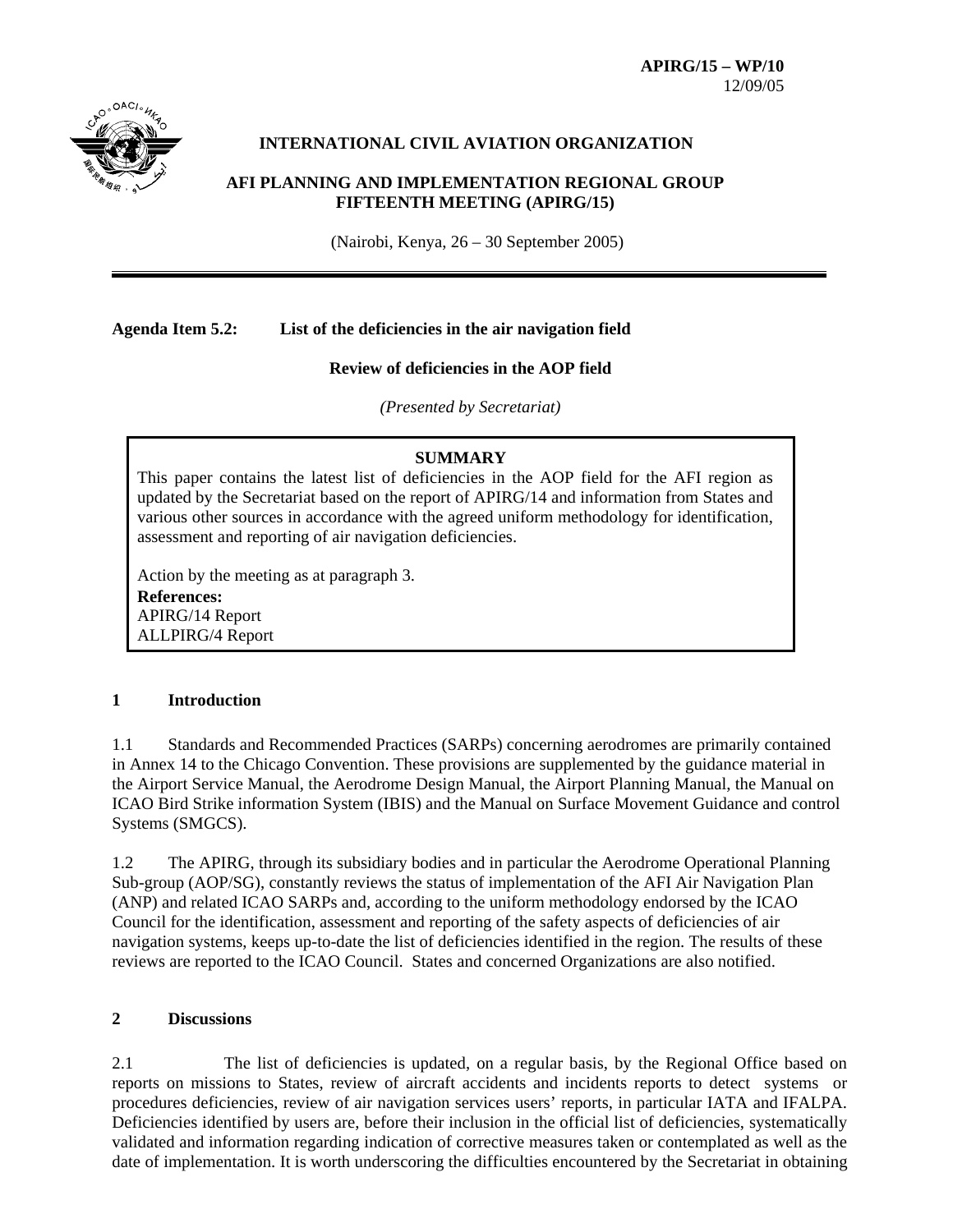from States current information on the validation of deficiencies reported by users and corrective actions considered. This lack of information by States is also one of the reasons for maintaining on the list some deficiencies for several years and the bad image given by the region to the Air Navigation Commission and the ICAO Council.

2.2 Since APIRG/14, a number of follow-up actions have been taken by Regional Offices to pursue the matter with the States concerned and, as a result, some of the outstanding deficiencies have been resolved in the AOP field. However, many deficiencies remain as is evident from the list attached in appendix A to this paper. From the review of the current list of the deficiencies, the following main problems were identified in our region:

- Lack of adequate aerodrome fencing and/or perimeter roads for patrols with its corollary, i.e. the difficulty to control movements of persons, vehicles and animals straying on the movement areas;
- Insufficiency and/or unavailability rescue and fire fighting means and in particular with regard to the training of personnel as well as the performance of vehicles, special RFF equipment and trained personnel for difficult environment (sea, swampy areas, etc.) ;
- Inadequate pavement maintenance resulting in deformations causing uncomfortable vibrations during rolling phases or slipperiness in rainy weather;
- Instability of the electricity primary power supply sources and unreliable secondary power supply with its subsequent effects on the availability of electric and radio aids for navigation and landing.
- Lack of bird hazard reduction and control programmes;
- Lack of emergency plans and associated means (Emergency Operations Center, isolated aircraft parking position, special rescue equipment for aerodromes located in the vicinity of sea or swampy areas, etc), as well as plans for removal of disabled aircraft.
- Non-implementation of the Standard for certification of aerodromes, which entered into force as from 21 November 2003.
- Unpreparedness in the implementation of the requirement for safety management systems which enters into force as of 27 November 2005.

2.3 With the creation of more and more autonomous entities for airport management, significant progress has been noted in the elimination of certain deficiencies directly related to the airports operations in particular, the rehabilitation of airport infrastructures, the supply and availability of equipments and tools for rescue and firefighting, more reliable secondary power supply and adequate visual aids, although significant efforts remain to be made in a few States.

2.4 The airport operators, for various reasons, do not give the same level of priority to other deficiencies, in particular those relating to aerodromes fencing, bird hazard and emergency planning considered, by most of them, under the State's missions, or not contributing directly to their profit. The progressive implementation of the requirement for the certification of aerodromes will reduce this trend since complete implementation of the airport services is required before the airport is certified.

2.5 The ICAO Regional Offices, for their part, endeavours to assist the States in giving advice on the development of emergency plans or bird hazard reduction and control programme, either on States' request or during missions to States, servicing local workshops organized at States' initiative and organizing regional workshops.Unfortunately, emergency plans or bird hazard programmes involve many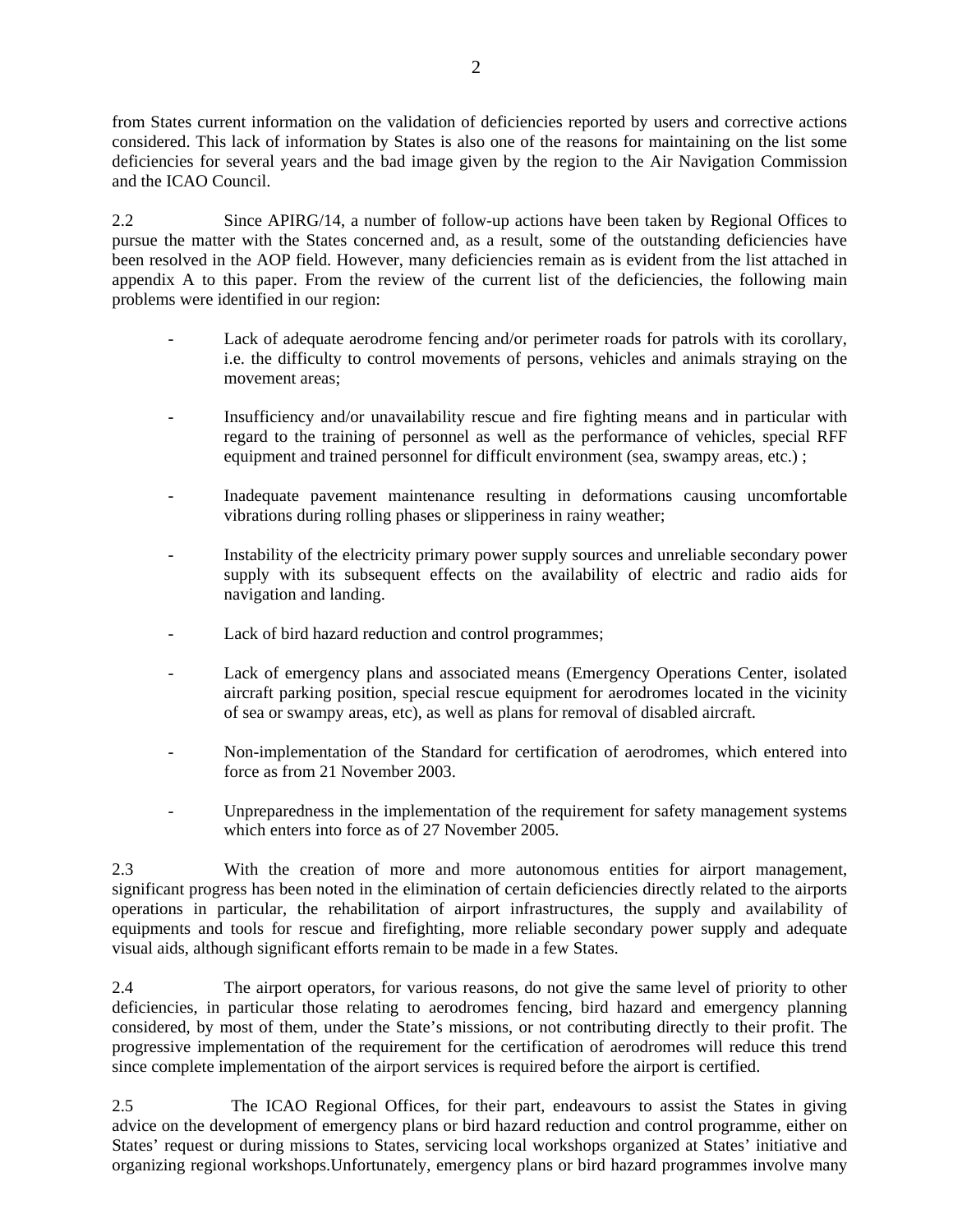services and organizations at the national level and, regional seminar can benefit only a few participants. Consequently, States have been encouraged to host regional seminars/workshops or, when appropriate, organize seminars/workshops at the national level as some countries have successfully done with the assistance of the ICAO Regional Office and which made possible the training of a higher number of local personnel.

### 3. **Action by the Meeting**

The APIRG/15 Meeting is invited to:

- a) Review the list of deficiencies and actions thereon taken so far and decide on the safety impact and prioritization of each item as well as on other factors according to the uniform methodology.
- b) Adopt it.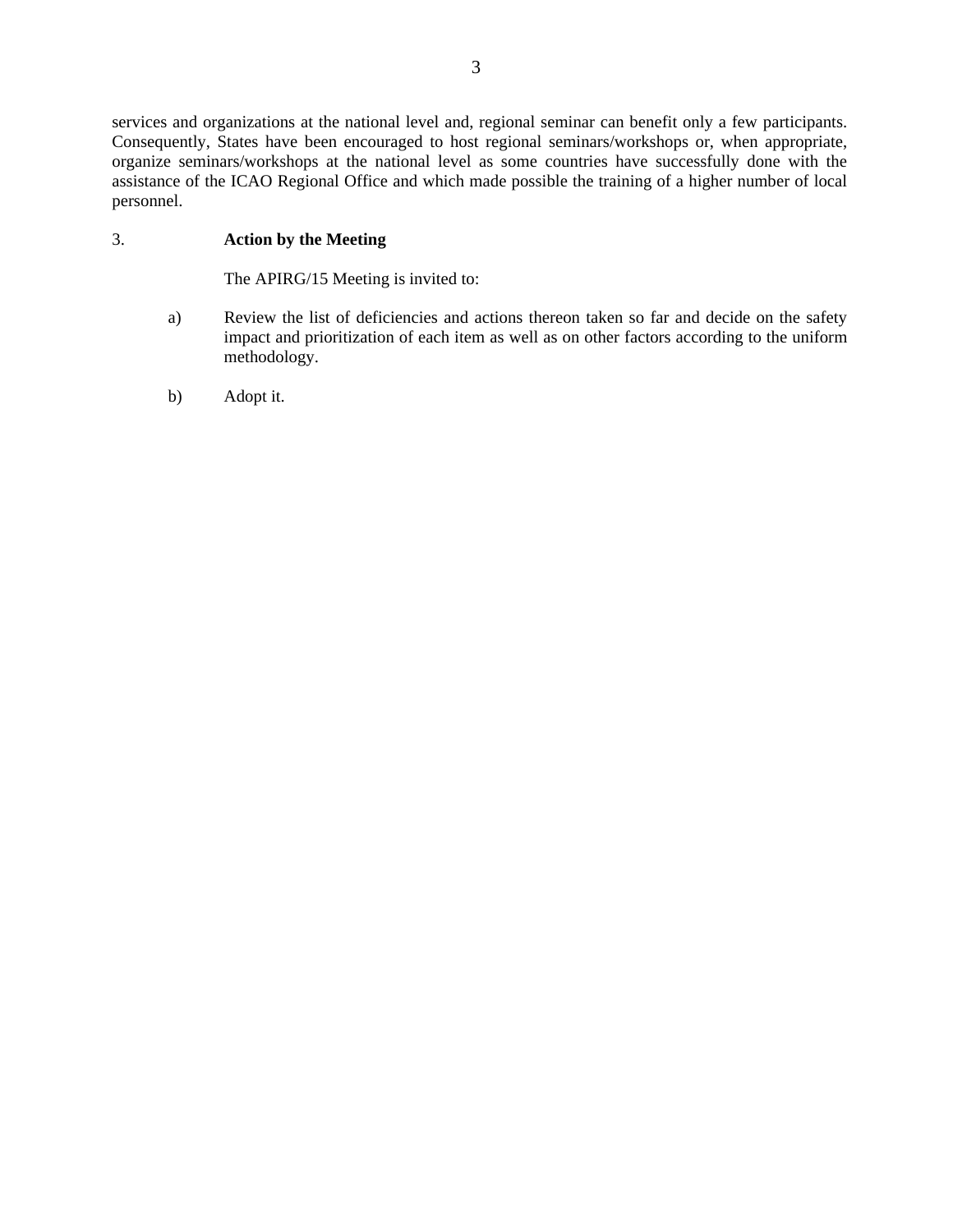### **EXPLANATORY NOTES FOR APPENDIX ON DEFICIENCIES**

- 1. Requirement identified at a given meeting through a recommendation; name of the meeting and the related recommendation number;
- 2. Name of the State or States involved and/or the name of the facilities such as name of airport, FIR, ACC, TWR, etc;
- 3. Brief description of the deficiency;
- 4. Date deficiency was first reported
- 5. Comments Appropriate important references (Meetings, Reports, etc). This field would include any information that could assist in the monitoring and reviewing of activities undertaken to resolve the identified deficiency;
- 6. Brief description of the corrective actions to be undertaken;
- 7. Identification of the executing body;
- 8. Target date for implementation; and
- 9. Priority and classification

" $U$ " priority = Urgent requirements having a direct impact on safety and requiring immediate corrective actions.

Urgent requirements consisting of any physical, configuration, material, performance, personnel or procedures specifications, the application of which is urgently required for air navigation safety.

 $A^*$  priority = Top priority requirements necessary for air navigation safety.

Top priority requirement consisting of any physical, configuration, material, performance, personnel or procedures specification, the application of which is considered necessary for air navigation safety.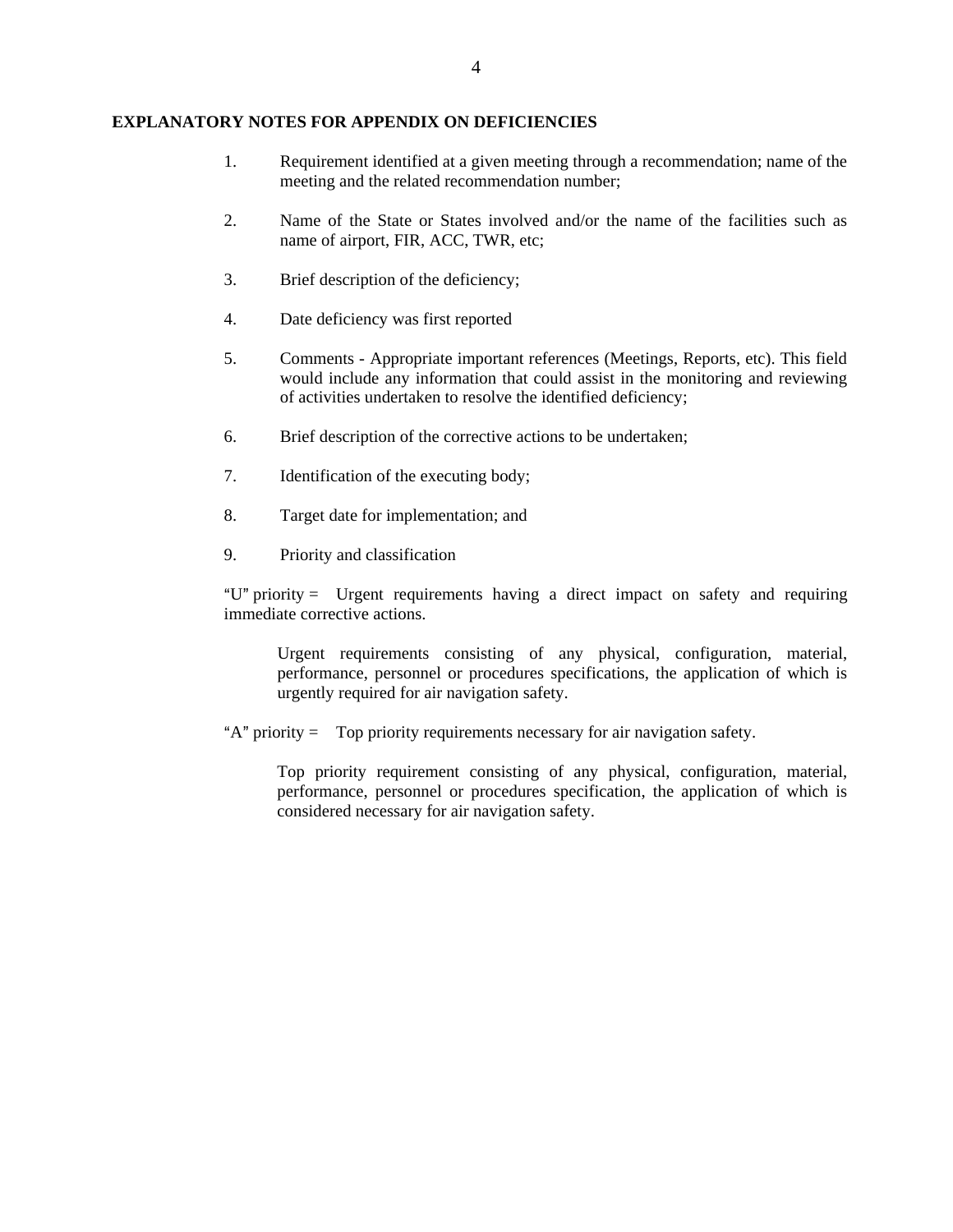# *Deficiencies AOP eng*

|        | <b>StateName Requirements</b>                                                                               | <b>Facilities or</b><br><b>Services</b> | <b>Description of</b><br><b>Deficiency</b>                                                                                                      |      | Date first Comments on<br>reported Deficiency                                                                | <b>Description of</b><br><b>Corrective action</b>                                                             | <b>Executing Body</b> | <b>Target date Priority</b><br>for<br><i>implementa</i><br>tion |   |
|--------|-------------------------------------------------------------------------------------------------------------|-----------------------------------------|-------------------------------------------------------------------------------------------------------------------------------------------------|------|--------------------------------------------------------------------------------------------------------------|---------------------------------------------------------------------------------------------------------------|-----------------------|-----------------------------------------------------------------|---|
| Angola |                                                                                                             |                                         |                                                                                                                                                 |      |                                                                                                              |                                                                                                               |                       |                                                                 |   |
|        | Power supply; AFI<br>Conc. 4/2 and 4/8;<br>Annex 14 Vol. 1<br>para. 8.1.1 - 8.1.5                           | Luanda                                  | Primary power<br>supply unreliable.                                                                                                             | 1995 | Although substantial<br>backup system in<br>place, reliability of<br>power supply still<br>precarious.       | Negotiate with<br>primary power<br>supply company<br>for reliability.                                         | <b>ENANA</b>          |                                                                 | Α |
|        | Aerodrome<br>certification Annex<br>14, Vol.I, Para 1.4.1<br>$-1.4.6$                                       | Luanda, Huambo                          | Procedures for<br>aerodrome<br>certification not in<br>place                                                                                    | 2004 | The development of<br>procedures have<br>not started.                                                        | Develop the<br>procedures and<br>implement<br>requirement                                                     | <b>DCA</b>            | 2004                                                            | U |
|        | <b>Bird Hazard control</b><br>and reduction.<br>AFI/7 Conc. 4/2<br>and 4/7; Annex 14<br>vol.l, para.9.4.1 - | Luanda                                  | Inadequate bird<br>hazard control.                                                                                                              | 1998 | Grain seeds<br>available close to<br>aircraft<br>manoeuvring areas.<br>Slum development<br>close to airport. | Control measures<br>to be implemented<br>and monitored.<br>Land use plan for<br>airport environs<br>required. | <b>ENANA</b>          |                                                                 | A |
|        | Pavement strength<br>AFI/7 Conc. 4/4<br>and 4/10 Annex 14<br>Vol. I para 2.5.1 - 2                          | Luanda                                  | Parallel txwy to<br>Rwy 23 required.<br>Runway needs<br>resurfacing.<br>Runway shoulders<br>and clear-way need<br>stabilizing. Apron<br>uneven. | 1998 | Delays inevitable.<br>Aircraft vibrating at<br>take-off and<br>landing. FOD risks.                           | Develop master<br>plan and<br>corresponding<br>financial<br>investment                                        | <b>ENANA</b>          |                                                                 | Α |
|        | Emergency plan;<br>Annex 14 vol.<br>para. 9.1.1 - 9.1.15                                                    | Luanda                                  | No aerodrome<br>emergency plan.<br>No grid map<br>available.<br>Emergency<br>exercises not                                                      | 1995 | ICAO guidance<br>material cannot be<br>used due to<br>language problems.                                     | Develop an<br>emergency plan.<br>Conduct a full scale<br>emergency                                            | <b>ENANA</b>          |                                                                 | U |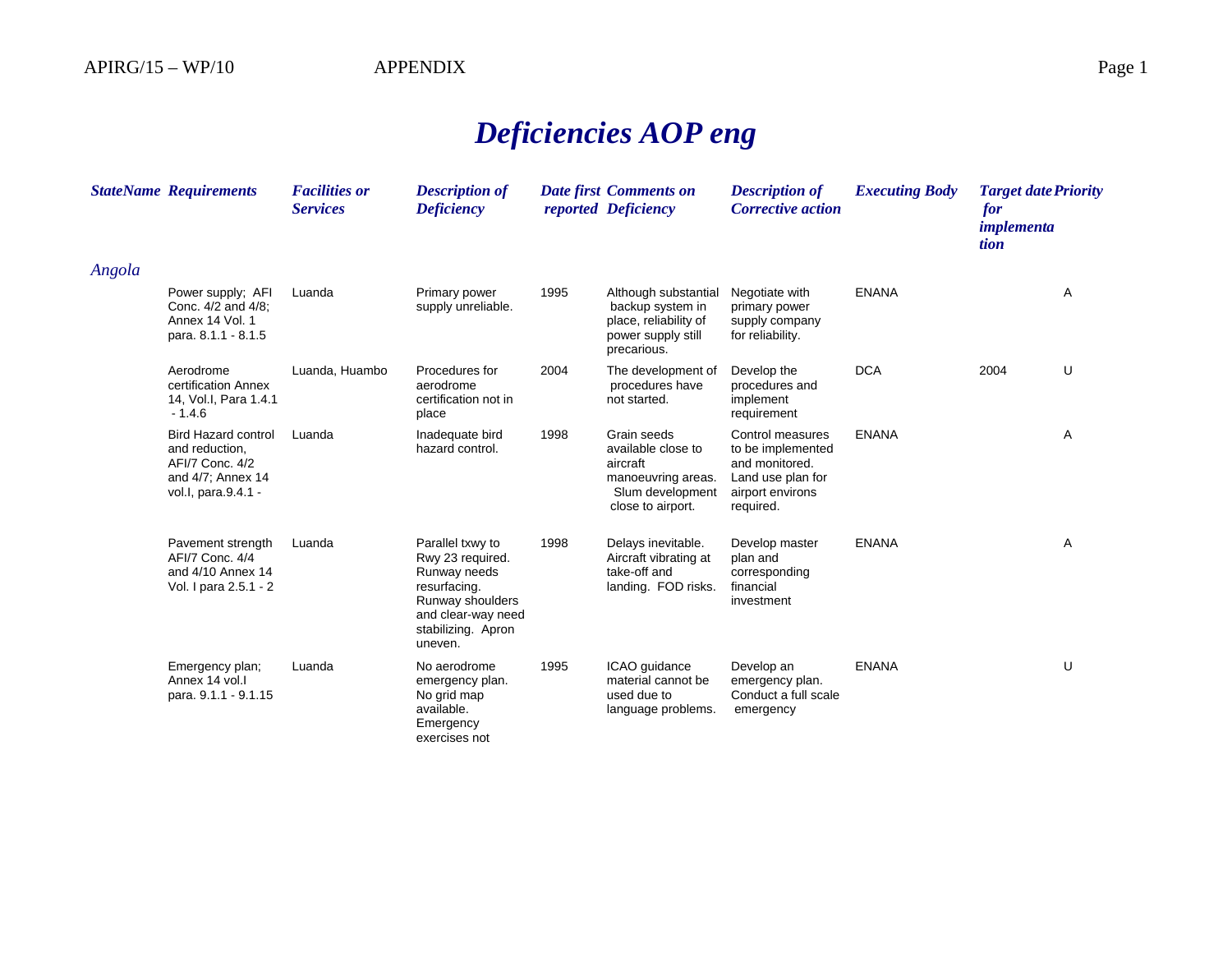|                     | <b>StateName Requirements</b>                                                                        | <b>Facilities or</b><br><b>Services</b>                                     | <b>Description of</b><br><b>Deficiency</b>                                                              |      | <b>Date first Comments on</b><br>reported Deficiency                                                              | <b>Description of</b><br><b>Corrective action</b>                                                                                                                                                                                                                                                                                                            | <b>Executing Body</b> | <b>Target date Priority</b><br>for<br>implementa<br>tion |   |
|---------------------|------------------------------------------------------------------------------------------------------|-----------------------------------------------------------------------------|---------------------------------------------------------------------------------------------------------|------|-------------------------------------------------------------------------------------------------------------------|--------------------------------------------------------------------------------------------------------------------------------------------------------------------------------------------------------------------------------------------------------------------------------------------------------------------------------------------------------------|-----------------------|----------------------------------------------------------|---|
| <b>Benin</b>        | Bird hazard control<br>and reduction:<br>AFI/7 Conc.4/2 and<br>4/7; Annex 14<br>Vol.I, para 9.4.1 -  | Cotonou                                                                     | Inadequate bird<br>hazard control<br>mechanism                                                          | 1998 |                                                                                                                   | Activate the<br>created bird hazard<br>committee and<br>Control measures<br>to be implemented<br>and monitored                                                                                                                                                                                                                                               | ASECNA/DCA            | $\blacksquare$                                           | Α |
| <b>Botswana</b>     |                                                                                                      |                                                                             |                                                                                                         |      |                                                                                                                   |                                                                                                                                                                                                                                                                                                                                                              |                       |                                                          |   |
|                     | Emergency plan<br>Annex 14, Vol.I<br>Para 9.1.1 - 9.1.15                                             | Sir Seretse Khama<br>Maun Int'l,                                            | No approved<br>aerodrome<br>emergency plan.<br>No Grid Map.<br>Emergency<br>exercises not<br>conducted. | 2003 | AEP have remained<br>as drafts for too<br>long.                                                                   | Complete the<br>development of the<br>AEP. Conduct<br>exercises regularly.                                                                                                                                                                                                                                                                                   | <b>DCA</b>            | 2004                                                     | U |
|                     | Aerodrome<br>certification Annex<br>14, Vol.I Para 1.4.1<br>$-1.4.6$                                 | Sir Seretse Khama<br>Int'l, Kasane,<br>Francistown, Selebi-<br>Pikwe & Maun | Procedures for<br>aerodrome<br>certification not<br>completed                                           | 2003 | No airport has been<br>certified                                                                                  | Develop the<br>procedures and<br>implement<br>requirement                                                                                                                                                                                                                                                                                                    | <b>DCA</b>            | 2004                                                     | U |
| <b>Burkina Faso</b> |                                                                                                      |                                                                             |                                                                                                         |      |                                                                                                                   |                                                                                                                                                                                                                                                                                                                                                              |                       |                                                          |   |
|                     | Bird hazard control<br>and reduction;<br>AFI/7 Conc. 4/2<br>and 4/7; Annex 14<br>Vol.I, para 9.4.1 - | Ouagadougou                                                                 | Inadequate bird<br>hazard control<br>mechanism                                                          | 1998 | Environmental or<br>ornithological study<br>conducted and bird<br>hazard committee<br>created in January<br>2002. | Activate the<br>created bird hazard<br>committee, develop<br>and implement bird<br>reduction<br>programme using<br>the study available.<br>Control measures<br>to be implemented<br>and monitored in<br>particular relocation<br>in coordination with<br>local authorities of<br>factors attracting<br>birds (tannery,<br>slaughterhouses,<br>refuse dumps). | ASECNA/DAAN/DCA       |                                                          | U |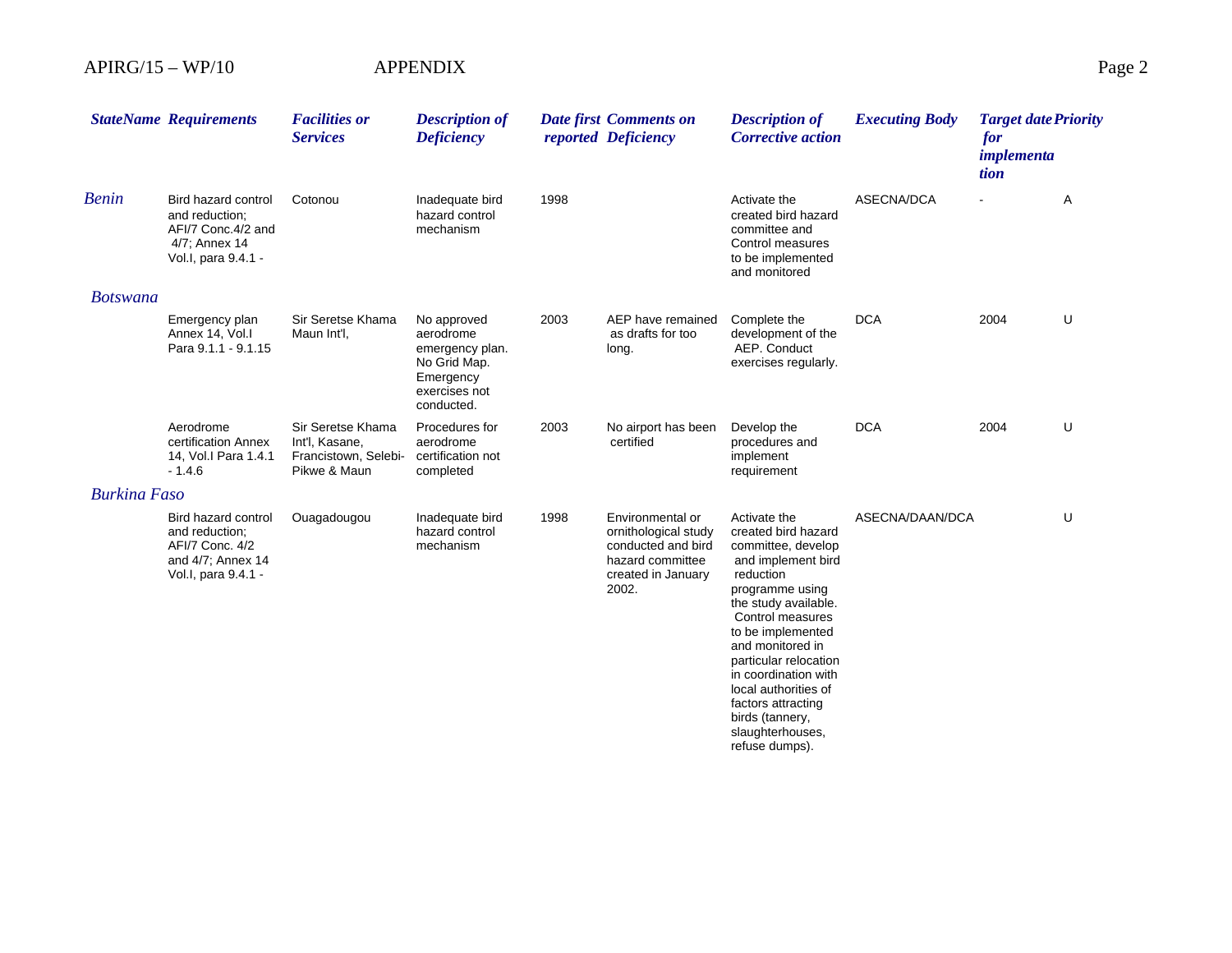|            | <b>StateName Requirements</b>                                                                                       | <b>Facilities or</b><br><b>Services</b> | <b>Description of</b><br><b>Deficiency</b> |      | <b>Date first Comments on</b><br>reported Deficiency                     | <b>Description of</b><br><b>Corrective action</b>                                                                                                               | <b>Executing Body</b> | <b>Target date Priority</b><br>for<br>implementa<br>tion |   |
|------------|---------------------------------------------------------------------------------------------------------------------|-----------------------------------------|--------------------------------------------|------|--------------------------------------------------------------------------|-----------------------------------------------------------------------------------------------------------------------------------------------------------------|-----------------------|----------------------------------------------------------|---|
| Cameroon   |                                                                                                                     |                                         |                                            |      |                                                                          |                                                                                                                                                                 |                       |                                                          |   |
|            | Pavement strength<br>AFI/7 Conc. 4/4<br>and 4/10 Annex 14<br>Vol. 1 para 2.5.1 -                                    | Yaounde                                 | Poor braking action<br>when wet            | 1998 | Information on<br>runway friction<br>characteristics not<br>promulgated. | Measure friction<br>resistance and<br>promulgate. Rubber<br>removal<br>procedures                                                                               | ADC/CCAA              |                                                          | U |
|            | Aerodrome fencing<br>and security<br>lighting, AFI/7<br>Conc. 4/2 and 4/9,<br>Annex 14 Vol.1,<br>para 8.4.1 - 8.4.3 | Douala                                  | Aerodrome fence<br>inadequate.             | 1993 | Access to<br>manoeuvring areas<br>by unauthorized<br>persons.            | Fence to be<br>completed.                                                                                                                                       | CCAA/ADC              |                                                          | Α |
|            | Pavement strength<br>AFI/7 Conc.4/4 and<br>4/10 Annex 14<br>Vol. I para 2.5.1 -                                     | Douala                                  | Taxiway surface in<br>critical condition.  | 1993 |                                                                          | Rehabilitation of<br>stands C2, C4, C6<br>and C8 with<br>concrete slab<br>completed                                                                             | ADC/CCAA              | 2001                                                     | A |
| Cape Verde |                                                                                                                     |                                         |                                            |      |                                                                          |                                                                                                                                                                 |                       |                                                          |   |
|            | Emergency plan;<br>Annex 14, Vol.1,<br>Para, 9.1.1 - 9.1.15                                                         | Praia                                   | Lack of airport<br>emergency plan          | 2002 | AGA mission in<br>Nov. 2002                                              | Develop an airport<br>emergency plan<br>and conduct a full<br>scale emergency                                                                                   |                       |                                                          | Α |
|            | <b>Central African Republic</b>                                                                                     |                                         |                                            |      |                                                                          |                                                                                                                                                                 |                       |                                                          |   |
|            | Bird hazard control<br>and reduction,<br>AFI/7 Conc.4/2 and<br>4/7; Annex 14<br>Vol.1 para 9.4.1 -                  | Bangui                                  | Lack of bird hazard<br>control programme   | 2003 |                                                                          | Created a bird<br>hazard committee.<br>Develop and<br>implement a bird<br>Hazard control<br>programme based<br>on ornithological<br>studies to be<br>conducted. | ASECNA/DGACM          |                                                          | Α |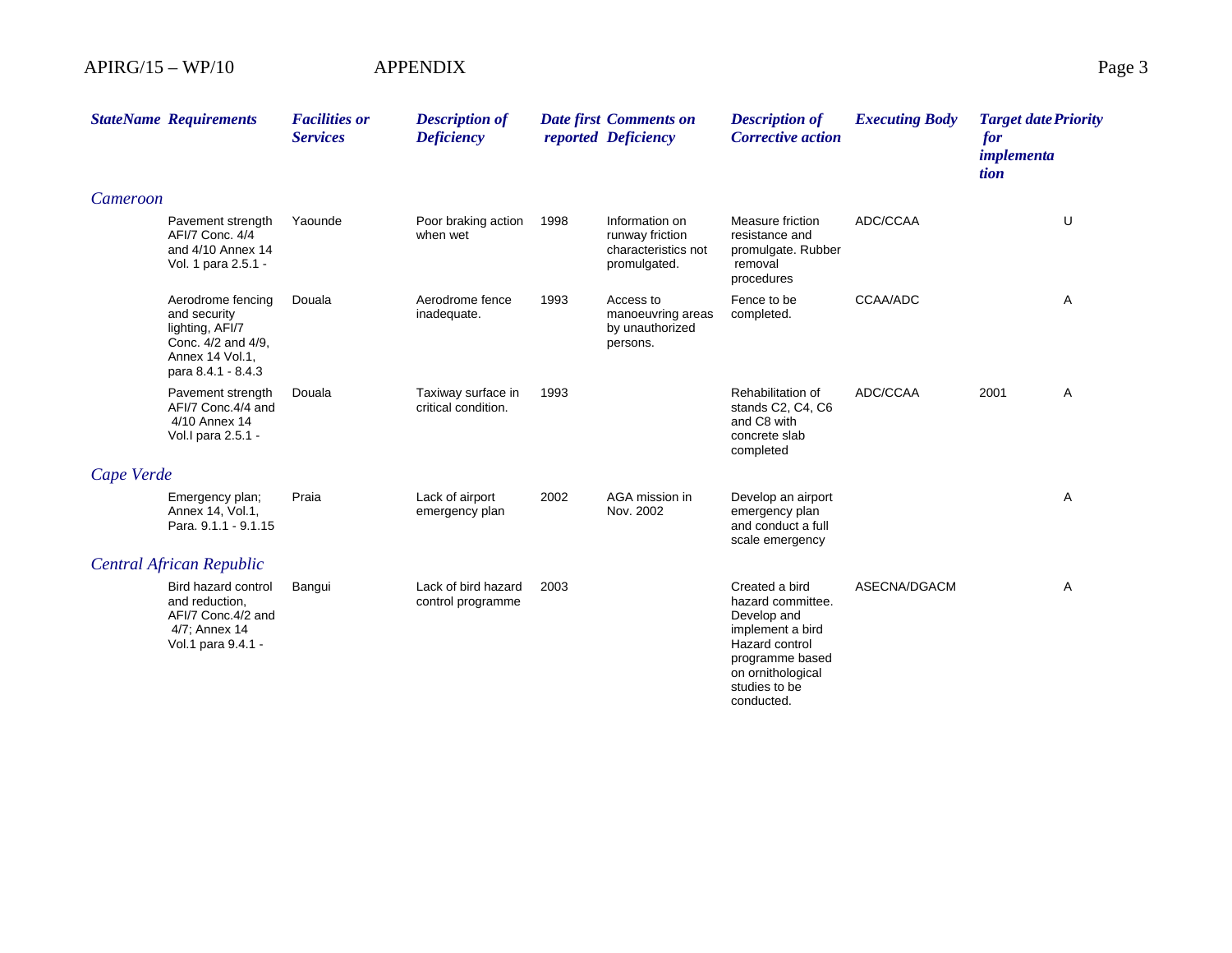|         | <b>StateName Requirements</b>                                                                                       | <b>Facilities or</b><br><b>Services</b> | <b>Description of</b><br><b>Deficiency</b>             |      | <b>Date first Comments on</b><br>reported Deficiency          | <b>Description of</b><br><b>Corrective action</b>                                                                   | <b>Executing Body</b>           | <b>Target date Priority</b><br>for<br>implementa<br>tion |   |
|---------|---------------------------------------------------------------------------------------------------------------------|-----------------------------------------|--------------------------------------------------------|------|---------------------------------------------------------------|---------------------------------------------------------------------------------------------------------------------|---------------------------------|----------------------------------------------------------|---|
|         | Aerodrome fencing<br>and security<br>lighting, AFI/7<br>Conc. 4/2 and 4/9,<br>Annex 14 Vol.I.<br>para 8.4.1 - 8.4.3 | Bangui                                  | Aerodrome fence<br>non existing.                       | 1999 | Access control<br>impossible.                                 | <b>Build perimeter</b><br>fence and road for<br>patrols.                                                            | <b>DGACM</b>                    |                                                          | Α |
| Chad    |                                                                                                                     |                                         |                                                        |      |                                                               |                                                                                                                     |                                 |                                                          |   |
|         | Aerodrome fencing<br>and security<br>lighting, AFI/7<br>Conc. 4/2 and 4/9<br>Annex 14 Vol.1.<br>para 8.4.1 - 8.4.3  | N'Djamena                               | Aerodrome fence<br>incomplete.                         | 1998 | Access to<br>maneuvering areas<br>by unauthorized<br>persons. | Fence to be<br>completed.                                                                                           | <b>DCA/ASECNA</b><br>Delegation |                                                          | A |
|         | Bird hazard control<br>and reduction:<br>AFI/7 Conc. 4/2<br>and 4/7; Annex 14<br>Vol.I, para. 9.4.1 -               | N'Djamena                               | <b>Bird hazard control</b><br>measures to<br>continue. | 1996 |                                                               | Activate the<br>created bird hazard<br>committee and use<br>rationally available<br>scaring equipment<br>available. | ANAT/DCA/ASECNA 2003            |                                                          | Α |
|         | Emergency plan;<br>Annex 14 Vol.1<br>Para, 9.1.1 - 9.1.9                                                            | N'Djamena                               | No aerodrome<br>emergency plan.                        | 2003 | AGA mission in<br>November 2003                               | Develop an airport<br>emergency plan<br>and organize a full-<br>scale emergency<br>exercise for its                 | ASECNA/DAC                      |                                                          | Α |
| Comoros |                                                                                                                     |                                         |                                                        |      |                                                               |                                                                                                                     |                                 |                                                          |   |
|         | Aerodrome<br><b>Certification Annex</b><br>14, Vol.I, para.<br>$1.4.1 - 1.4.6$                                      | Anjouan, Dzaoudzi,<br>Moroni            | Aerodrome not<br>certificated                          | 2005 | Procedures for<br>aerodrome<br>certification not in<br>place  | Develop the<br>procedures and<br>implement                                                                          | <b>ASECNA</b>                   | 2005                                                     | U |
| Congo   |                                                                                                                     |                                         |                                                        |      |                                                               |                                                                                                                     |                                 |                                                          |   |
|         | Pavement strength<br>AFI/7Conc. 4/4 and<br>4/10 Annex 14<br>Vol.1 para 2.5.1 -                                      | <b>Brazzaville</b>                      | Bearing strength<br>inadequate.                        | 1998 |                                                               | Pavement<br>rehabilitation<br>required. Studies<br>for rehabilitation in<br>progress                                | <b>ANAC</b>                     |                                                          | U |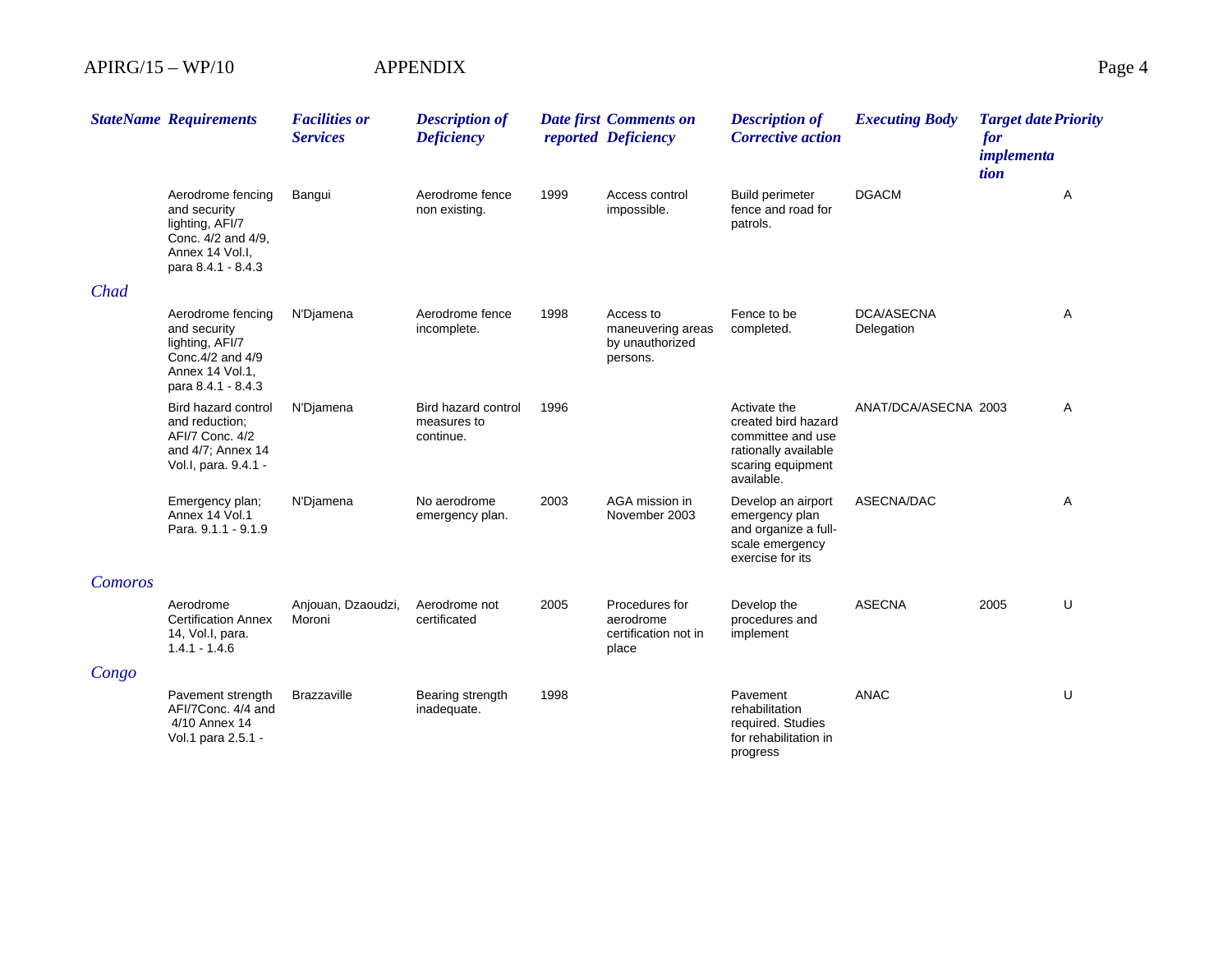|               | <b>StateName Requirements</b>                                                                                       | <b>Facilities or</b><br><b>Services</b> | <b>Description of</b><br><b>Deficiency</b>                                                                                                                                                                       |      | Date first Comments on<br>reported Deficiency                                                                           | <b>Description of</b><br><b>Corrective action</b>                                                               | <b>Executing Body</b> | <b>Target date Priority</b><br>for<br><i>implementa</i><br>tion |   |
|---------------|---------------------------------------------------------------------------------------------------------------------|-----------------------------------------|------------------------------------------------------------------------------------------------------------------------------------------------------------------------------------------------------------------|------|-------------------------------------------------------------------------------------------------------------------------|-----------------------------------------------------------------------------------------------------------------|-----------------------|-----------------------------------------------------------------|---|
|               | Aerodrome fencing<br>and security lighting<br>AFI/7 Conc.4/2<br>and 4/9 Annex 14<br>Vol.1, para 8.4.1 -             | Pointe Noire                            | Aerodrome fence<br>not existing                                                                                                                                                                                  | 2001 | Non controlled<br>access to<br>movement areas.<br>Encroachment of<br>maneuvering areas<br>by neighboring<br>populations | Build a new fence<br>at the required                                                                            | <b>ANAC</b>           | 2003                                                            | U |
|               | Pavement strength<br>AFI/7 Conc.4/4 and<br>4/10 Annex 14<br>Vol.1 Para 2.5.1 -                                      | Pointe Noire                            | Bearing strength<br>and dimensions of<br>the apron<br>inadequate                                                                                                                                                 | 2001 | AGA mission in<br>November 2001.<br>Aircraft parking and<br>handling on runway<br>strips.                               | Pavement<br>rehabilitation and<br>apron extension<br>required.                                                  | <b>ANAC</b>           |                                                                 | U |
| Côte d'Ivoire |                                                                                                                     |                                         |                                                                                                                                                                                                                  |      |                                                                                                                         |                                                                                                                 |                       |                                                                 |   |
|               | Aerodrome fencing<br>and security<br>lighting, AFI/7<br>Conc. 4/2 and 4/9,<br>Annex 14 Vol.1,<br>para 8.4.1 - 8.4.3 | Abidjan                                 | Aerodrome fence<br>incomplete.                                                                                                                                                                                   | 1998 | Access to all airside<br>areas by<br>unauthorized<br>persons.                                                           | Fence to be<br>completed.                                                                                       | SODEXAM/ANAC          |                                                                 | A |
|               | Emergency plan;<br>Annex 14, Vol.1<br>para. 9.1.1 - 9.1.15                                                          | <b>Bouake</b>                           | Lack of airport<br>emergency plan                                                                                                                                                                                | 2001 | AGA mission in<br>Oct. 2001                                                                                             | Develop an airport<br>emergency plan<br>and conduct a full<br>scale emergency                                   | <b>SODEXAM</b>        |                                                                 | Α |
|               | Implementation of<br>visual aids AFI/7<br>Conc. 4/1 Annex 14<br>Vol.1 Chapter 5                                     | Abidjan                                 | More than 60% of<br>taxiway, apron and<br>turnpad edge lights<br>unserviceable.<br>Wind sock and<br>taxiway signs<br>lighting system<br>inoperative. All<br>markings faded or<br>covered with rubber<br>deposit. | 2004 | Inadequate visual<br>guidance to pilots                                                                                 | Replace/repair<br>unserviceable<br>lights. Remove<br>rubber deposit on<br>runway and repaint<br>faded markings. | AERIA/ASECNA          |                                                                 | Α |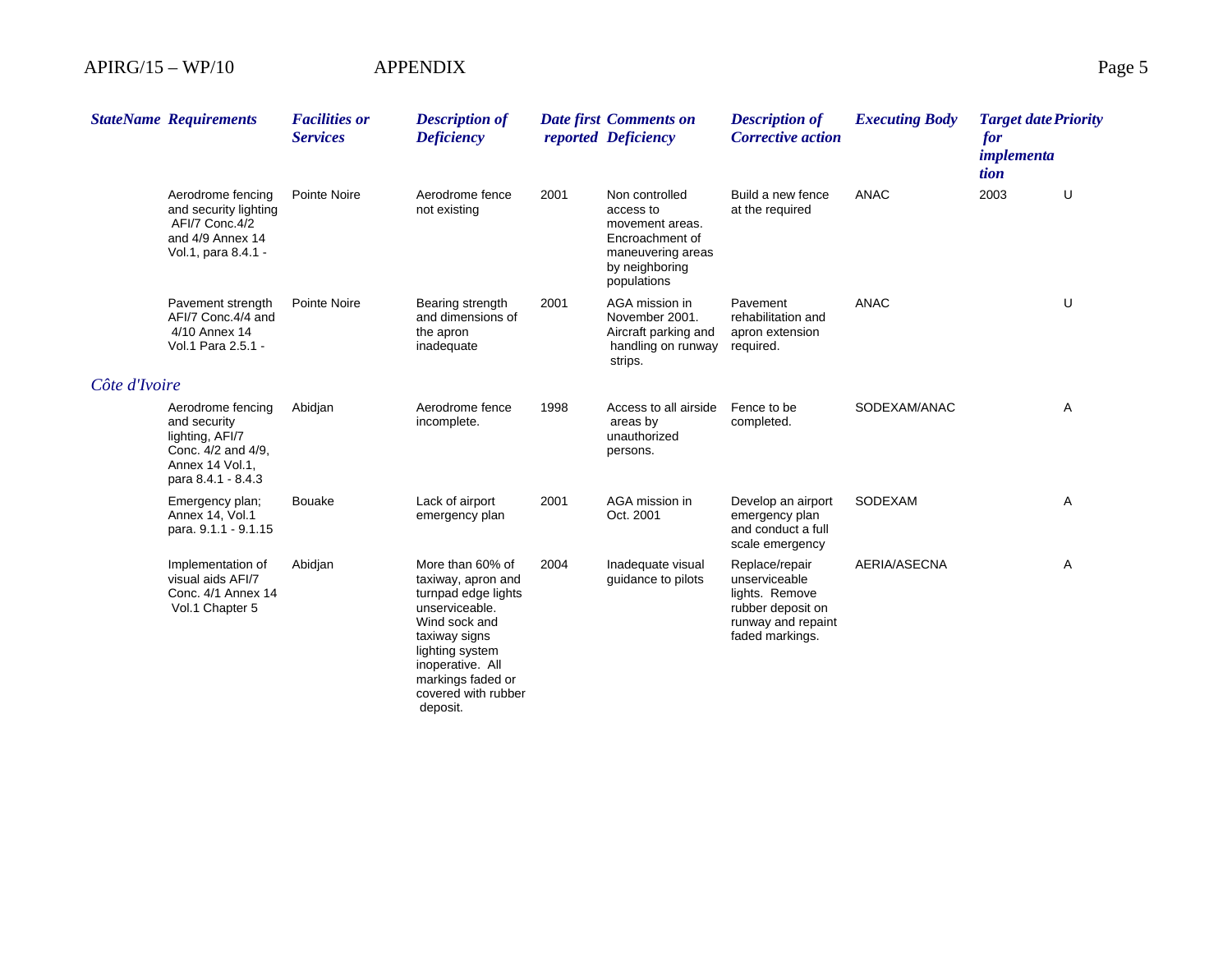|                    | <b>StateName Requirements</b>                                                                                       | <b>Facilities or</b><br><b>Services</b> | <b>Description of</b><br><b>Deficiency</b>                                                                                                                                |      | <b>Date first Comments on</b><br>reported Deficiency                                                                                            | <b>Description of</b><br><b>Corrective action</b>                                                                             | <b>Executing Body</b>           | <b>Target date Priority</b><br>for<br>implementa<br>tion |   |
|--------------------|---------------------------------------------------------------------------------------------------------------------|-----------------------------------------|---------------------------------------------------------------------------------------------------------------------------------------------------------------------------|------|-------------------------------------------------------------------------------------------------------------------------------------------------|-------------------------------------------------------------------------------------------------------------------------------|---------------------------------|----------------------------------------------------------|---|
|                    | Bird hazard control<br>and reduction:<br>AFI/7 Conc. 4/2<br>and 4/7; Annex 14<br>Vol.1, para. 9.5.1 -               | Abidjan                                 | Bird hazard control<br>measures to<br>continue.                                                                                                                           | 1998 | High risk of<br>collision with birds<br>or other mammal on<br>the runway                                                                        | Activate the airport<br>coordination<br>committee and take<br>appropriate<br>measures.                                        | SODEXAM/AERIA/A<br><b>SECNA</b> |                                                          | Α |
|                    | Implementation of<br>visual aids AFI/7<br>Conc. 4/1 Annex 14<br>Vol. 1 Chapter 5                                    | <b>Bouake</b>                           | More than 70% of<br>runway and<br>approach lights<br>unserviceable.<br><b>PAPI 03</b>                                                                                     | 2001 | Inadequate visual<br>guidance to pilots                                                                                                         | Rehabilitate lighting<br>system.<br>Installation of PAPI<br>on 2 thresholds as<br>in AFI Plan                                 | SODEXAM                         |                                                          | Α |
|                    | Aerodrome fencing<br>and security<br>lighting, AFI/7<br>Conc. 4/2 and 4/9,<br>Annex 14 Vol.1,<br>para 8.4.1 - 8.4.3 | <b>Bouake</b>                           | Aerodrome fence<br>non existing.                                                                                                                                          | 2001 | Access control to<br>airside impossible<br>enabling acts of<br>vandalism on<br>facilities                                                       | Build a new fence<br>meeting the<br>requirements on<br>separation distance<br>with movement<br>areas                          | SODEXAM/ANAC                    |                                                          | Α |
| Dem. Rep. of Congo |                                                                                                                     |                                         |                                                                                                                                                                           |      |                                                                                                                                                 |                                                                                                                               |                                 |                                                          |   |
|                    | Pavement strength<br>AFI/7 Conc. 4/4<br>and 4/10 Annex 14<br>Vol.1 para 2.5.1 -                                     | Kinshasa                                | Rwy surface<br>uneven and bumpy<br>(bearing strength<br>problem over a<br>portion of runway).<br>Apron surface<br>degraded esp. P12<br>& P13. Apron<br>inadequate esp. at | 1998 | <b>Unevenness</b><br>caused by slippage<br>of concrete slabs<br>and many cracks.<br>Risk to damage of<br>aircraft. High risk<br>of collision of | Pavement<br>rehabilitation to be<br>put in place. An<br>agreement was<br>concluded for the<br>rehabilitation of the<br>runway | <b>RVA</b>                      | 2002                                                     | Α |
|                    | Implementation of<br>visual aids AFI/7<br>Conc. 4/1 Annex 14<br>Vol.1 Chapter 5                                     | Kinshasa                                | No RWY markings<br>except TDZ. All<br>other markings<br>implemented not<br>meeting<br>requirements.<br>Approach and<br>runway edge<br>lighting deficient.                 | 1998 | Inadequate visual<br>guidance to pilots.<br>Many bulbs                                                                                          | New markings to be<br>painted in<br>accordance with<br>Annex 14, Volume<br>I. Lighting to be<br>rehabilitated.                | RVA                             |                                                          | U |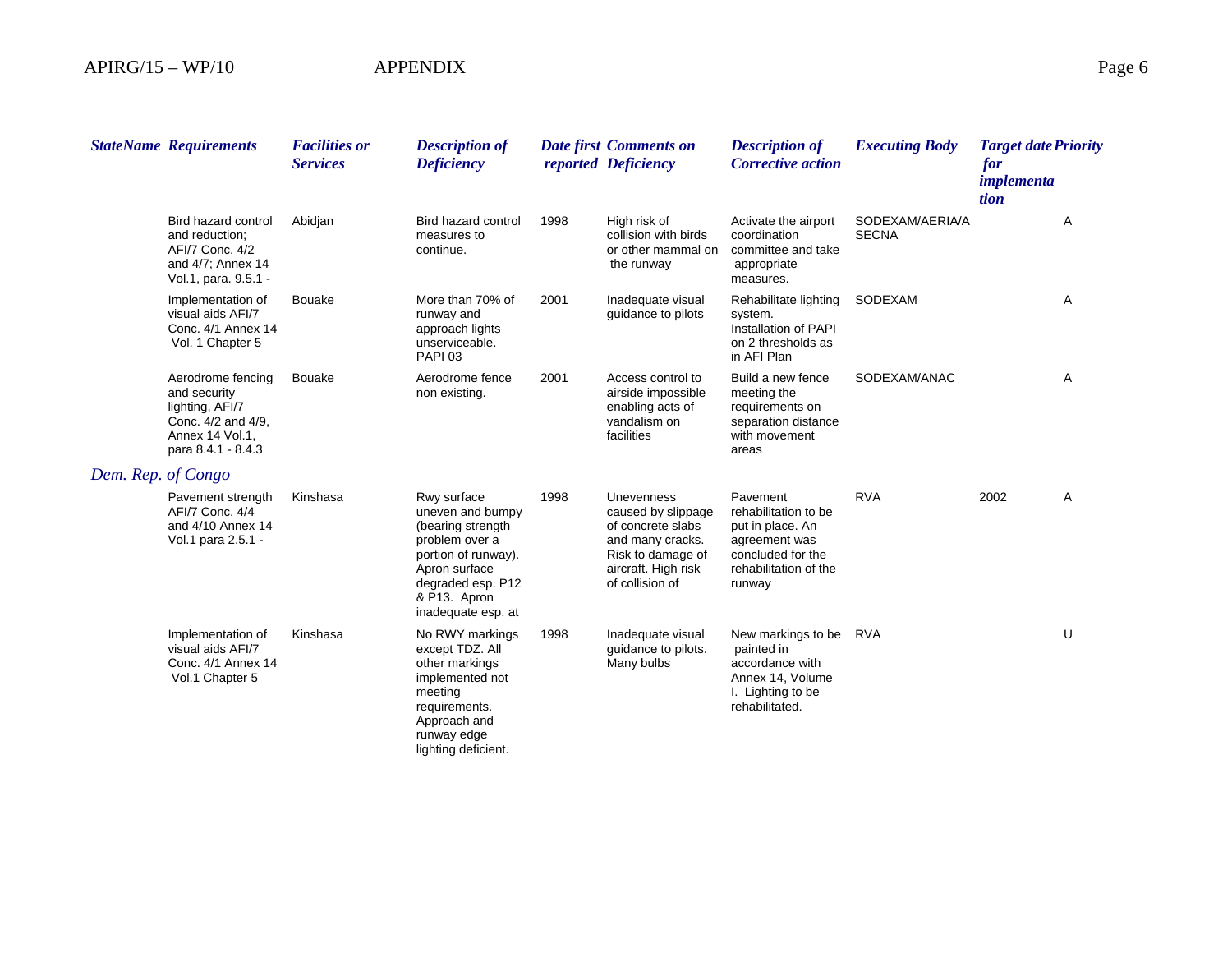|          | <b>StateName Requirements</b>                                                                                       | <b>Facilities or</b><br><b>Services</b> | <b>Description of</b><br><b>Deficiency</b>                                                         |      | Date first Comments on<br>reported Deficiency                           | <b>Description of</b><br><b>Corrective action</b>                                                                                                             | <b>Executing Body</b> | <b>Target date Priority</b><br>for<br>implementa<br>tion |                |
|----------|---------------------------------------------------------------------------------------------------------------------|-----------------------------------------|----------------------------------------------------------------------------------------------------|------|-------------------------------------------------------------------------|---------------------------------------------------------------------------------------------------------------------------------------------------------------|-----------------------|----------------------------------------------------------|----------------|
|          | Emergency plan;<br>Annex 14 Vol.1<br>para. 9.1.1 - 9.1.9                                                            | Kinshasa                                | Lack of airport<br>emergency plan                                                                  | 2003 |                                                                         | Develop an airport<br>emergency plan<br>and test it through a<br>full scale<br>emergency                                                                      | <b>RVA</b>            |                                                          | Α              |
|          | Rescue and fire<br>fighting; AFI/7<br>Conc. 4/2 and 4/7<br>Annex 14 Vol.I<br>para. 2.11.1 -<br>2.11.4 and 9.2.1 -   | Kinshasa                                | RFFS: Major<br>improvements<br>required. RFFS<br>CAT 9 not<br>achieved. (Only<br>cat. 7 available) | 1997 |                                                                         | Procure new fire<br>vehicles and<br>accessories.<br>Training and<br>recycling of<br>personnel. Tender<br>invited for the<br>provision of new<br>RFF equipment | <b>RVA</b>            | 2002                                                     | U              |
|          | Bird hazard control<br>and reduction;<br>AFI/7 Conc. 4/2<br>and 4/7; Annex 14<br>Vol.1, para. 9.5.1 -               | Kinshasa                                | Inadequate bird<br>hazard control<br>measures.                                                     | 1998 |                                                                         | Control measures<br>to be implemented<br>and monitored.<br>Tender invited for<br>the provision of<br>scaring equipment.                                       | <b>RVA</b>            | 2002                                                     | A              |
|          | Aerodrome fencing<br>and security<br>lighting, AFI/7<br>Conc. 4/2 and 4/9,<br>Annex 14 vol.1,<br>para 8.4.1 - 8.4.3 | Kinshasa                                | Aerodrome fence<br>incomplete.                                                                     | 1999 | Access to all airside<br>areas by<br>unauthorized<br>persons.           | Extensive repair of<br>fence required.<br>Work in progress                                                                                                    | <b>RVA</b>            |                                                          | Α              |
|          | Power supply; AFI<br>Conc 4/2 and 4/8;<br>Annex 14 Vol.1<br>para. 9.4.1 - 9.4.27                                    | Kinshasa                                | Primary power<br>supply unreliable.<br>Secondary power<br>supply<br>arrangements<br>deficient.     | 1998 |                                                                         | Solution in progress<br>with acquisition of<br>new systems (<br>generators and UPS)                                                                           | <b>RVA</b>            |                                                          | $\overline{A}$ |
| Djibouti |                                                                                                                     |                                         |                                                                                                    |      |                                                                         |                                                                                                                                                               |                       |                                                          |                |
|          | Aerodrome<br>certification Annex<br>14, Vol.I Para.<br>$1.4.1 - 1.4.6$                                              | Djibouti                                | Procedures for<br>aerodrome<br>certification not in<br>place                                       | 2003 | The development of<br>procedures have<br>not started as of<br>Dec. 2003 | Develop the<br>procedures and<br>implement<br>requirement                                                                                                     | <b>DCA</b>            | 2004                                                     | Α              |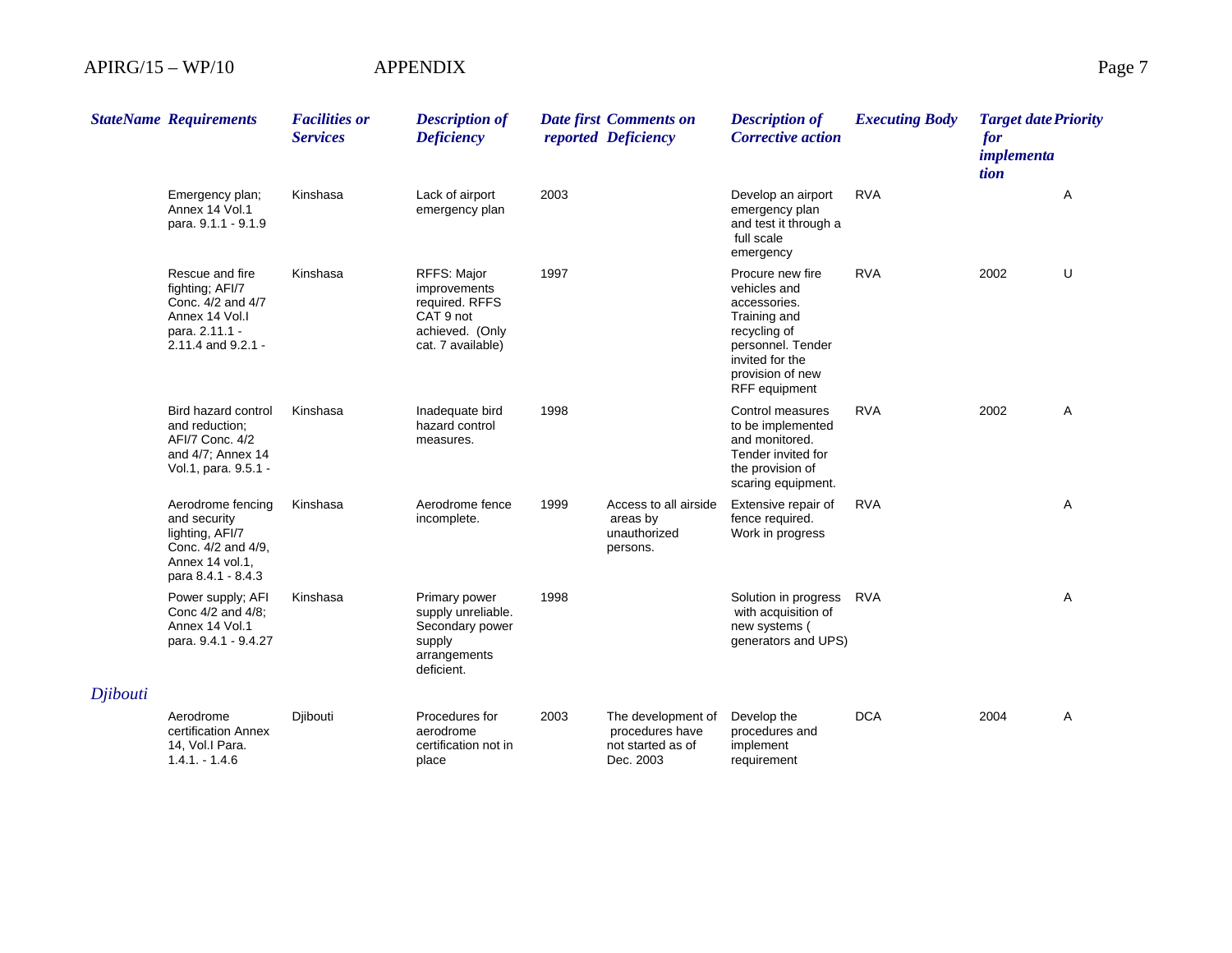|                          | <b>StateName Requirements</b>                                                                                       | <b>Facilities or</b><br><b>Services</b> | <b>Description of</b><br><b>Deficiency</b>                     |      | <b>Date first Comments on</b><br>reported Deficiency                     | <b>Description of</b><br><b>Corrective action</b>                                                                                     | <b>Executing Body</b> | <b>Target date Priority</b><br>for<br><i>implementa</i><br>tion |   |
|--------------------------|---------------------------------------------------------------------------------------------------------------------|-----------------------------------------|----------------------------------------------------------------|------|--------------------------------------------------------------------------|---------------------------------------------------------------------------------------------------------------------------------------|-----------------------|-----------------------------------------------------------------|---|
|                          | Aerodrome fencing<br>and security<br>lighting, AFI/7<br>Conc. 4/2 and 4/9.<br>Annex 14 vol.1.<br>para 8.4.1 - 8.4.3 | Djibouti                                | Aerodrome fence<br>inadequate                                  | 2002 | Control of<br>unauthorized<br>persons in<br>movement areas<br>inadequate | Situation currently<br>under control due to<br>presence of                                                                            | <b>DCA</b>            |                                                                 | A |
|                          | Emergency plan;<br>Annex 14 Vol.1<br>para. 9.1.1 - 9.1.9                                                            | Djibouti                                | No aerodrome<br>emergency plan.<br>Exercises not<br>conducted. | 2000 |                                                                          | Develop an<br>emergency plan.<br>Conduct a full scale<br>emergency                                                                    | <b>DCA</b>            | 2003                                                            | U |
| Egypt                    |                                                                                                                     |                                         |                                                                |      |                                                                          |                                                                                                                                       |                       |                                                                 |   |
|                          | Implementation of<br>visual aids AFI/7<br>Conc. 4/1 Annex 14<br>Vol.I Chapter 5                                     | Hurghada                                | Taxiway and apron<br>lighting inadequate                       | 1999 |                                                                          | Actions are being<br>taken.                                                                                                           |                       | 1999                                                            | Α |
|                          | Implementation of<br>visual aids AFI/7<br>Conc. 4/1 Annex 14<br>Vol.I Chapter 5                                     | Sharm el Sheik                          | Taxiway and apron<br>lighting inadequate                       | 1999 |                                                                          | Actions are being<br>taken.                                                                                                           |                       | 1999                                                            | A |
| <b>Equatorial Guinea</b> |                                                                                                                     |                                         |                                                                |      |                                                                          |                                                                                                                                       |                       |                                                                 |   |
|                          | Implementation of<br>visual aids AFI/7<br>Conc. 4/1 Annex 14<br>Vol.1 Chapter 5                                     | Malabo                                  | No apron markings<br>and signs.                                | 2003 | Inadequate visual<br>quidance to pilots                                  | Develop and<br>implement marking<br>apron map with<br>aircraft guidelines<br>and indication of<br>aircraft stands to<br>be published. | <b>ASECNA</b>         |                                                                 | A |

Install taxiway required signs.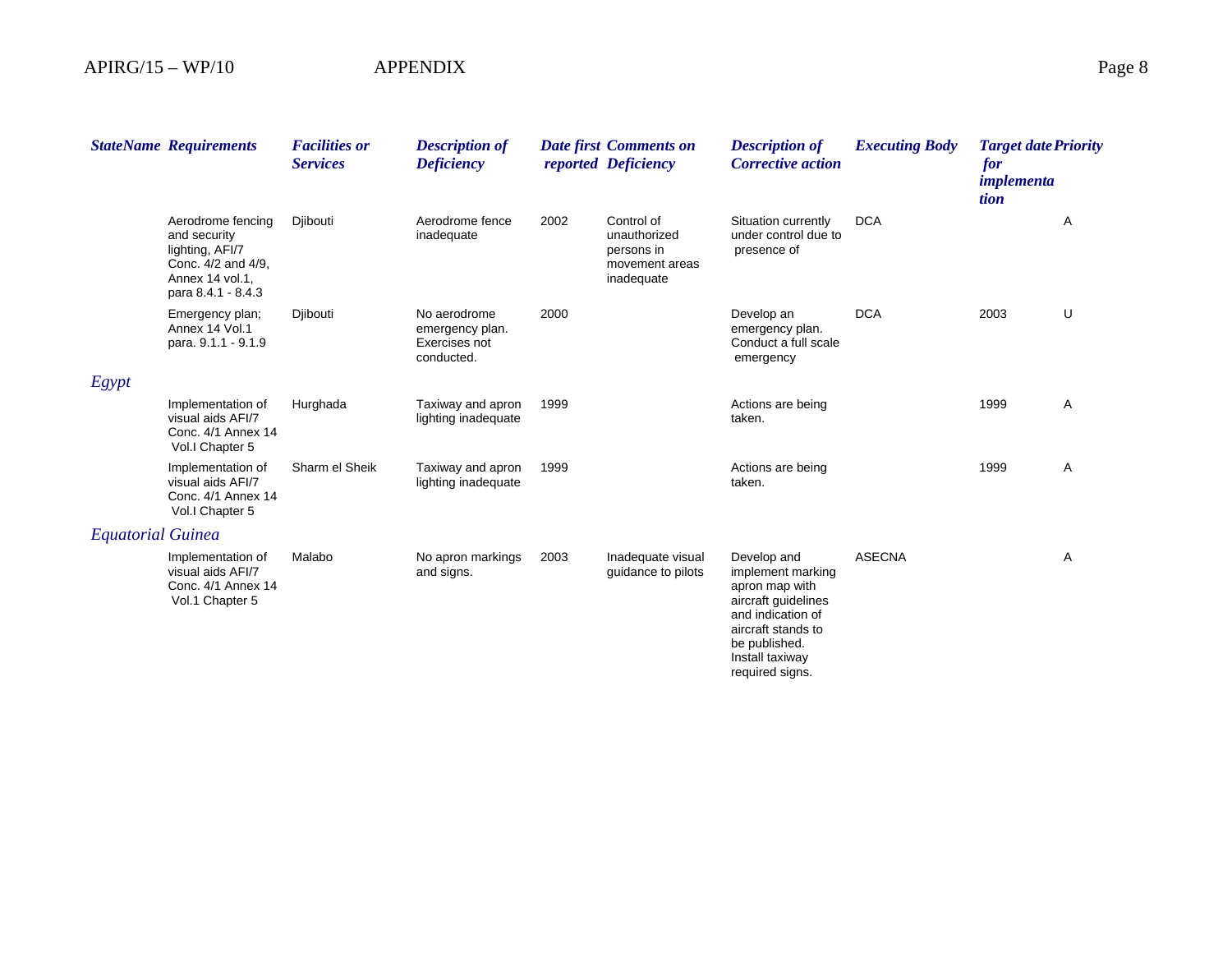|                  | <b>StateName Requirements</b>                                                                                        | <b>Facilities or</b><br><b>Services</b> | <b>Description of</b><br><b>Deficiency</b>                   |      | Date first Comments on<br>reported Deficiency                           | <b>Description of</b><br><b>Corrective action</b>                                                                                                               | <b>Executing Body</b> | <b>Target date Priority</b><br>for<br><i>implementa</i><br>tion |   |
|------------------|----------------------------------------------------------------------------------------------------------------------|-----------------------------------------|--------------------------------------------------------------|------|-------------------------------------------------------------------------|-----------------------------------------------------------------------------------------------------------------------------------------------------------------|-----------------------|-----------------------------------------------------------------|---|
|                  | Bird hazard control<br>and reduction:<br>AFI/7 Conc. 4/2<br>and 4/7; Annex 14<br>Vol.1, para 9.4.2 -                 | Malabo                                  | Lack of bird hazard<br>control programme                     | 2004 |                                                                         | Created a bird<br>hazard committee.<br>Develop and<br>implement a bird<br>Hazard control<br>programme based<br>on ornithological<br>studies to be<br>conducted. | <b>DGAC</b>           |                                                                 | Α |
|                  | Aerodrome fencing<br>and security<br>lighting, AFI/7<br>Conc. 4/2 and 4/9,<br>Annex 14 Vol. 1,<br>Para 8.4.1 - 8.4.3 | Malabo                                  | Aerodrome fence<br>non existing.                             | 2003 | AGA mission in<br>Oct. 2003. Access<br>control impossible.              | <b>Build perimeter</b><br>fence and road for<br>patrols.                                                                                                        | <b>DGAC</b>           |                                                                 | U |
| Eritrea          |                                                                                                                      |                                         |                                                              |      |                                                                         |                                                                                                                                                                 |                       |                                                                 |   |
|                  | Aerodrome<br>certification Annex<br>14, Vol.I Para.<br>$1.4.1 - 1.4.6$                                               | Asmara, Assab                           | Procedures for<br>aerodrome<br>certification not in<br>place | 2003 | The development of<br>procedures have<br>not started as of<br>Dec. 2003 | Develop the<br>procedures and<br>implement<br>requirement                                                                                                       | 2004                  | CAA                                                             | U |
| Ethiopia         |                                                                                                                      |                                         |                                                              |      |                                                                         |                                                                                                                                                                 |                       |                                                                 |   |
|                  | Aerodrome<br>certification Annex<br>14, Vol.I Para.<br>$1.4.1 - 1.4.6$                                               | Addis Ababa, Dire<br>Dawa               | Procedures for<br>aerodrome<br>certification not in<br>place | 2003 | The development of<br>procedures have<br>not started as of<br>Dec. 2003 | Develop the<br>procedures and<br>implement<br>requirement                                                                                                       | CAA                   | 2004                                                            | U |
| France (Réunion) |                                                                                                                      |                                         |                                                              |      |                                                                         |                                                                                                                                                                 |                       |                                                                 |   |
|                  | Aerodrome<br>certification Annex<br>14, Vol.I Para.<br>$1.4.1 - 1.4.6$                                               | St, Denis, Gillot                       | Procedures for<br>aerodrome<br>certification not in<br>place | 2003 | The development of<br>procedures have<br>not started as of<br>Dec. 2003 | Develop the<br>procedures and<br>implement<br>requirement                                                                                                       | <b>DNAC</b>           | 2004                                                            | U |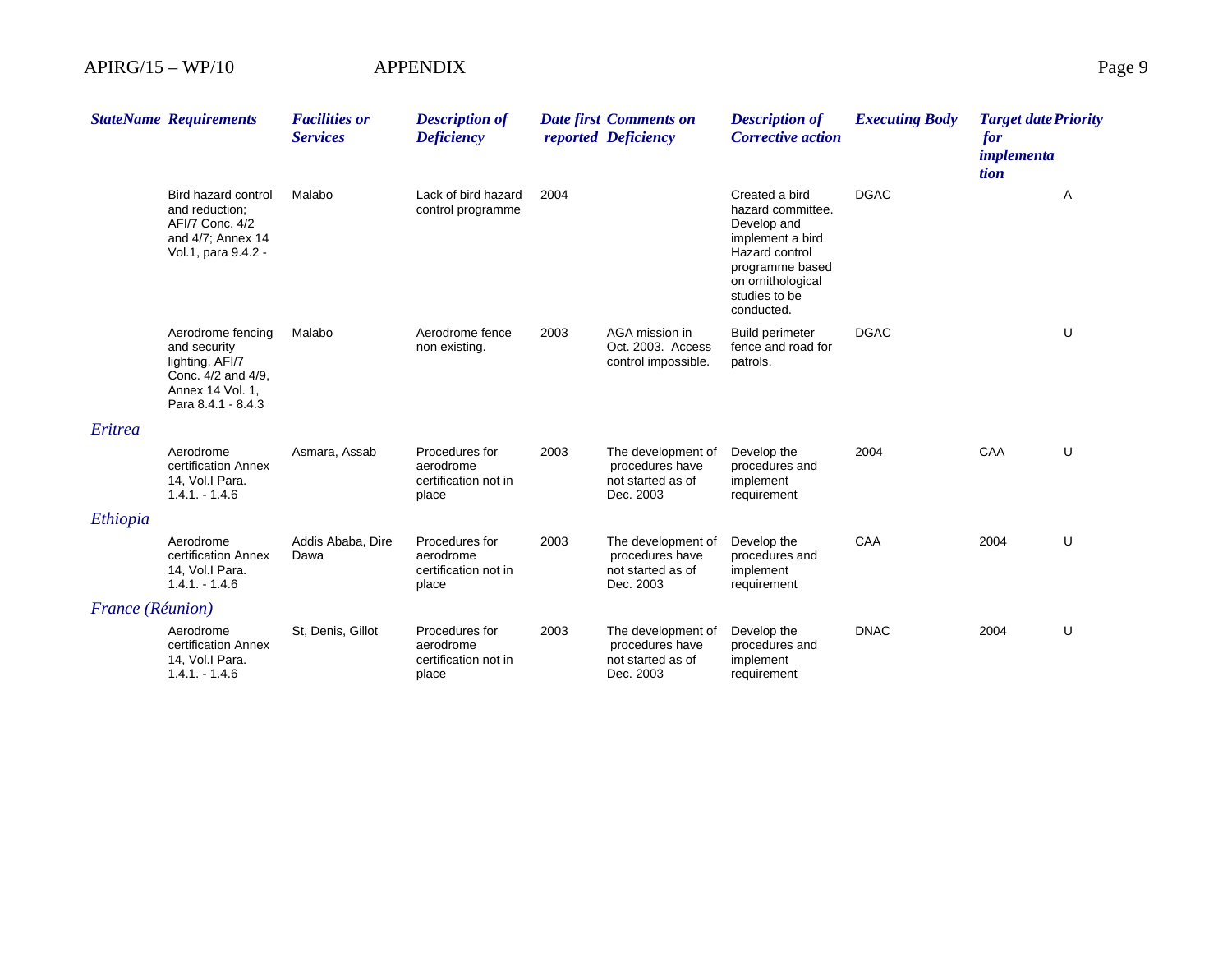|               | <b>StateName Requirements</b>                                                                                      | <b>Facilities or</b><br><b>Services</b> | <b>Description of</b><br><b>Deficiency</b>                                 |      | Date first Comments on<br>reported Deficiency                            | <b>Description of</b><br><b>Corrective action</b>                                                                                                                 | <b>Executing Body</b> | <b>Target date Priority</b><br>for<br>implementa<br>tion |   |
|---------------|--------------------------------------------------------------------------------------------------------------------|-----------------------------------------|----------------------------------------------------------------------------|------|--------------------------------------------------------------------------|-------------------------------------------------------------------------------------------------------------------------------------------------------------------|-----------------------|----------------------------------------------------------|---|
| Gambia        | Bird hazard control<br>and reduction:<br>AFI/7 Conc.4/2 and<br>4/7; Annex 14<br>Vol.1, Para 9.4.1 -                | Banjul                                  | Lack of bird hazard<br>control programme                                   | 2004 |                                                                          | Establish a bird<br>hazard committee.<br>Develop and<br>implement a bird<br>hazard control<br>programme based<br>on ornithological<br>studies to be<br>conducted. | <b>GCAA</b>           |                                                          | Α |
| Guinea Bissau |                                                                                                                    |                                         |                                                                            |      |                                                                          |                                                                                                                                                                   |                       |                                                          |   |
|               | Emergency plan;<br>Annex 14 Vol.1<br>para. 9.1.1 - 9.1.15                                                          | Bissau                                  | No aerodrome<br>emergency plan.                                            | 1993 |                                                                          | Develop an airport<br>emergency plan.<br>Conduct full scale<br>emergency                                                                                          | DGAC/ENAG             |                                                          | A |
|               | Implementation of<br>visual aids AFI/7<br>Conc. 4/1 Annex 14<br>Vol, 1 Chapter 5                                   | <b>Bissau</b>                           | Lighting aids<br>inadequate.                                               | 1993 | Inadequate visual<br>guidance to pilots                                  | Rehabilitation of<br>lighting aids<br>required.                                                                                                                   | <b>DGCA</b>           |                                                          | A |
|               | Rescue and fire<br>fighting; AFI/7<br>Conc. 4/2 and 4/7.<br>Annex 14 Vol.1<br>para. 2.11.1 -<br>2.11.4 and 9.2.1 - | <b>Bissau</b>                           | Fire fighting<br>services<br>inadequate.<br>Rescue services<br>inadequate. | 1999 | Equipment<br>vandalized during<br>the unrest situation.                  | General revision<br>and rehabilitation<br>required.<br>Supplement certain<br>rescue equipment<br>to meet the required<br>level as in AFI                          | <b>ENAG</b>           |                                                          | U |
| Kenya         |                                                                                                                    |                                         |                                                                            |      |                                                                          |                                                                                                                                                                   |                       |                                                          |   |
|               | Bird hazard control<br>and reduction;<br>AFI/7 Conc. 4/2<br>and 4/7; Annex 14<br>Vol. I para. 9.4.1 -              | Mombasa                                 | Inadequate bird<br>hazard control<br>measures                              | 2003 | <b>Bird strikes still</b><br>being reported                              | <b>Bird control</b><br>measures now<br>established to be<br>enhanced and<br>monitored                                                                             | <b>KAA</b>            | 2004                                                     | U |
|               | Aerodrome<br>certification Annex<br>14, Vol. I Para 1.4.1<br>$-1.4.6$                                              | Nairobi, Mombasa,<br>Eldoret            | Aerodromes not<br>certified                                                | 2004 | The development of<br>procedures was not<br>completed as of<br>Feb. 2005 | Develop the<br>procedures and<br>implement<br>requirement                                                                                                         | <b>KCAA</b>           | 2005                                                     | U |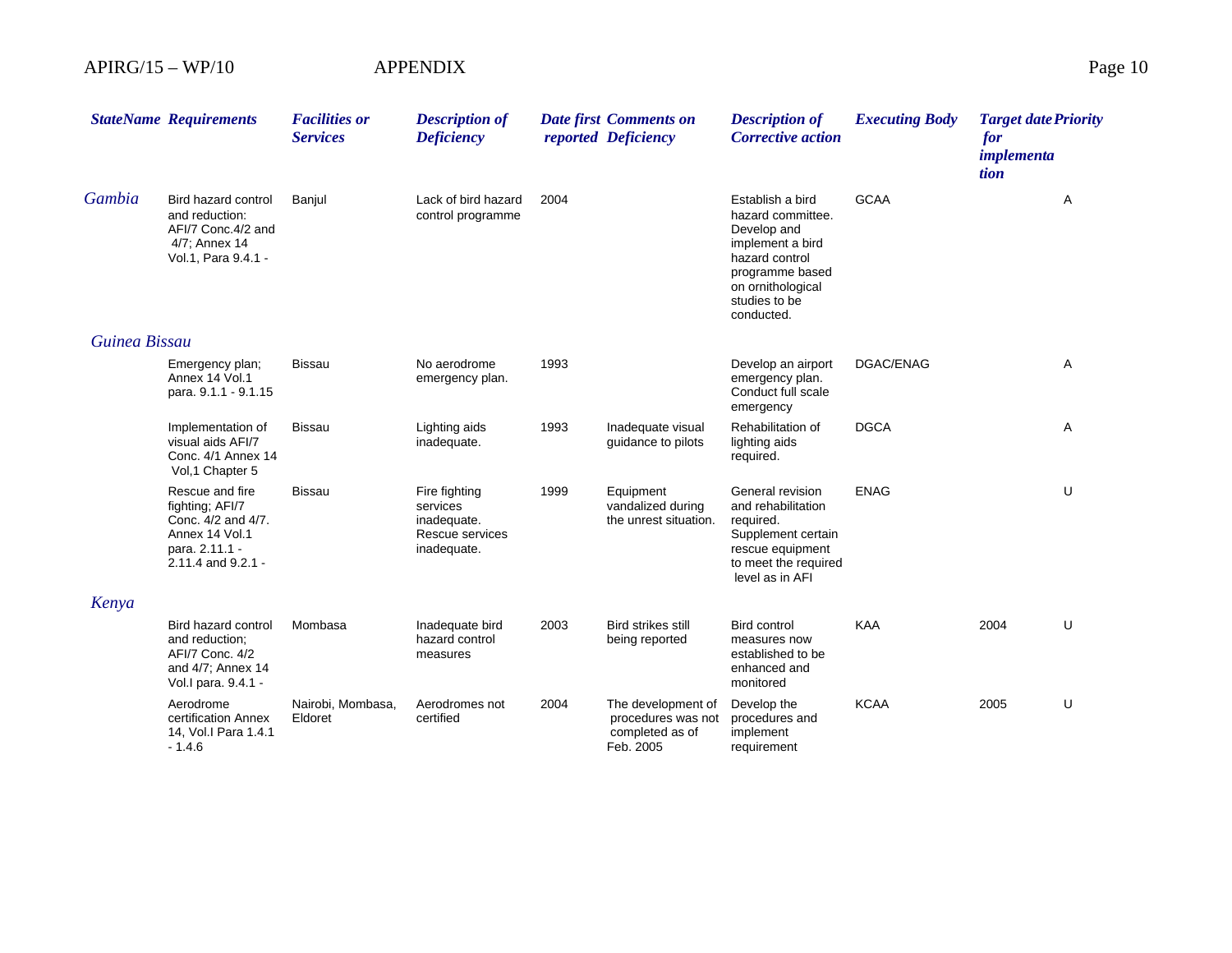|         | <b>StateName Requirements</b>                                                                                      | <b>Facilities or</b><br><b>Services</b> | <b>Description of</b><br><b>Deficiency</b>             |      | <b>Date first Comments on</b><br>reported Deficiency                    | <b>Description of</b><br><b>Corrective action</b>                                                                                                               | <b>Executing Body</b>        | <b>Target date Priority</b><br>for<br>implementa<br>tion |   |
|---------|--------------------------------------------------------------------------------------------------------------------|-----------------------------------------|--------------------------------------------------------|------|-------------------------------------------------------------------------|-----------------------------------------------------------------------------------------------------------------------------------------------------------------|------------------------------|----------------------------------------------------------|---|
| Lesotho |                                                                                                                    |                                         |                                                        |      |                                                                         |                                                                                                                                                                 |                              |                                                          |   |
|         | Aerodrome<br>certification Annex<br>14, Vol.I Para.<br>$1.4.1 - 1.4.6$                                             | Maseru                                  | Aerodromes not<br>certified                            | 2004 | The development of<br>procedures have<br>not started as of<br>Feb. 2005 | Develop the<br>procedures and<br>implement<br>requirement                                                                                                       | <b>DCA</b>                   | 2005                                                     | U |
|         | Emergency plan;<br>Annex 14 Vol.<br>para. 9.1.1 - 9.1.15                                                           | Maseru                                  | No aerodrome<br>emergency plan.<br>Exercises not held. | 1996 |                                                                         | Develop plan.<br>Conduct<br>emergency                                                                                                                           | <b>DCA</b>                   | 2004                                                     | U |
| Liberia |                                                                                                                    |                                         |                                                        |      |                                                                         |                                                                                                                                                                 |                              |                                                          |   |
|         | Bird hazard control<br>and reduction:<br>AFI/7 Conc.4/2 and<br>4/7; Annex 14<br>Vol.1, Para 9.4.1 -                | Monrovia                                | Lack of bird hazard<br>control programme               | 2004 |                                                                         | Created a bird<br>hazard committee.<br>Develop and<br>implement a bird<br>hazard control<br>programme based<br>on ornithological<br>studies to be<br>conducted. | Liberia Airport<br>Authority |                                                          | A |
|         | Rescue and fire<br>fighting; Afi/7<br>Conc. 4/2 and 4/7:<br>Annex 14 Vol.1<br>para. 2.11.1 -<br>2.11.4 and 9.2.1 - | Monrovia                                | RFFS: inadequate                                       | 1996 |                                                                         | Rehabilitate<br>facilities and<br>acquire equipment<br>as defined in the<br>OACI/PNUD study<br>available.                                                       | Liberia Airport<br>Authority |                                                          | A |
|         | Emergency plan;<br>Annex 14 Vol.<br>para. 9.1.1 - 9.1.15                                                           | Monrovia                                | No aerodrome<br>emergency plan.                        | 1996 |                                                                         | Develop plan.<br>Conduct<br>emergency                                                                                                                           | <b>DCA</b>                   | 1998                                                     | Α |
| Libya   |                                                                                                                    |                                         |                                                        |      |                                                                         |                                                                                                                                                                 |                              |                                                          |   |
|         | Bird hazard control<br>and reduction:<br>AFI/7 Conc. 4/2<br>and 4.7; Annex 14                                      | Benghazi                                | Bird hazard control<br>measures required.              |      |                                                                         | Control measures<br>to be implemented<br>and monitored.                                                                                                         | <b>NCAA</b>                  |                                                          | U |

Vol.I, para. 9.4.1 -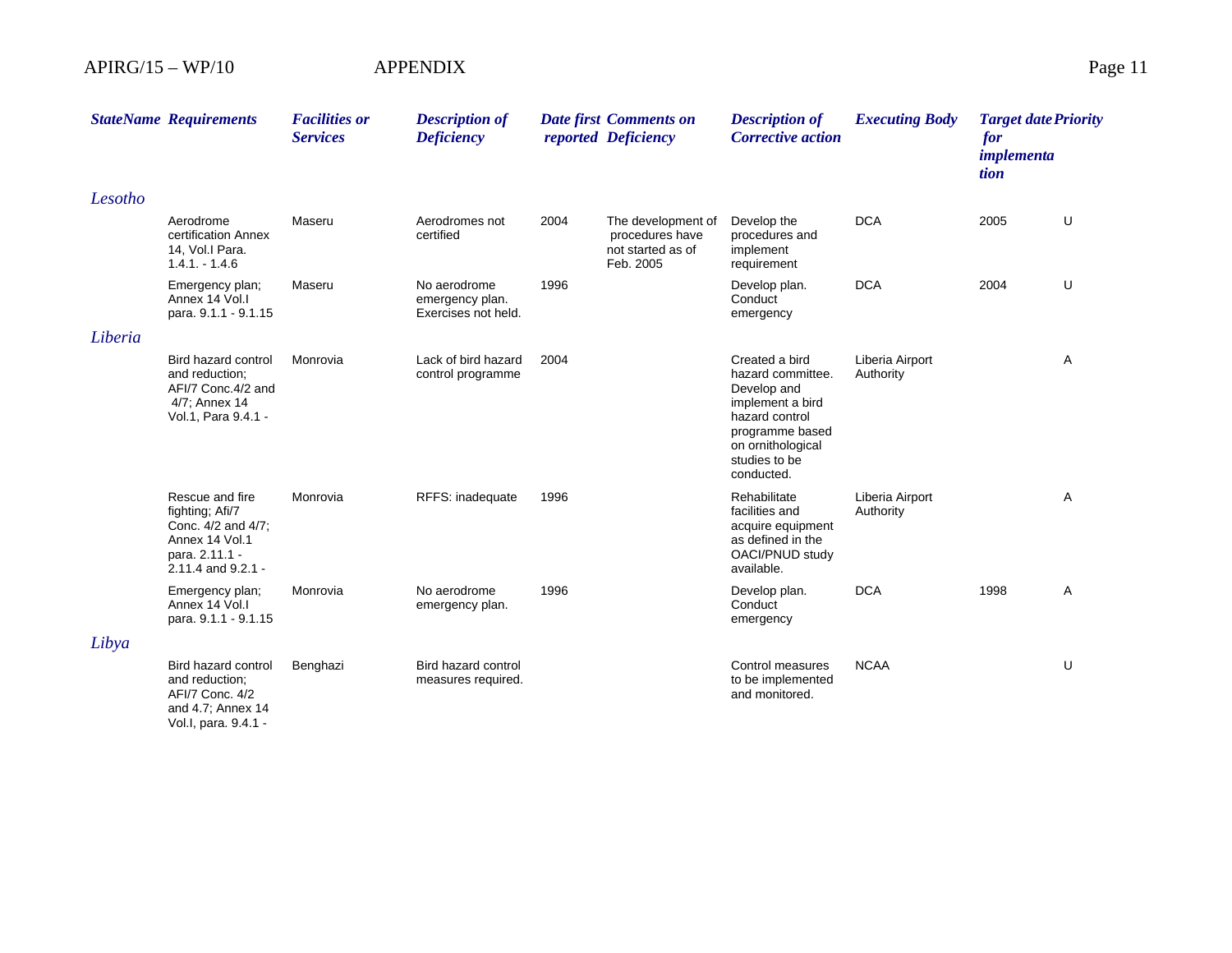|               | <b>StateName Requirements</b>                                                                        | <b>Facilities or</b><br><b>Services</b>                                                           | <b>Description of</b><br><b>Deficiency</b>                                 |      | Date first Comments on<br>reported Deficiency                                  | <b>Description of</b><br><b>Corrective action</b>                                                                                                       | <b>Executing Body</b>            | <b>Target date Priority</b><br>for<br><i>implementa</i><br>tion |   |
|---------------|------------------------------------------------------------------------------------------------------|---------------------------------------------------------------------------------------------------|----------------------------------------------------------------------------|------|--------------------------------------------------------------------------------|---------------------------------------------------------------------------------------------------------------------------------------------------------|----------------------------------|-----------------------------------------------------------------|---|
|               | Bird hazard control<br>and reduction:<br>AFI/7 Conc.4/2 and<br>4/7. Annex 14<br>Vol.1, para. 9.4.1 - | Tripoli                                                                                           | Bird hazard control<br>measures required.                                  |      |                                                                                | Control measures<br>to be implemented<br>and monitored.                                                                                                 | <b>NCAA</b>                      |                                                                 | U |
| Madagascar    |                                                                                                      |                                                                                                   |                                                                            |      |                                                                                |                                                                                                                                                         |                                  |                                                                 |   |
|               | Aerodrome<br>certification Annex<br>14, Vol.I Para.<br>$1.4.1 - 1.4.6$                               | Antananarivo,<br>Antsiranana.<br>Mahajanga, Nosy-<br>be, Sainte-Marie,<br>Toamasina,<br>Tolaguaro | Aerodromes not yet<br>certified                                            | 2004 | The development of<br>procedures have<br>not been completed<br>as at Feb. 2004 | Complete the<br>development of<br>procedures and<br>implement the<br>requirement                                                                        | ADM/ASECNA                       | 2005                                                            | U |
|               | Emergency plan;<br>Annex 14 Vol.,<br>para. 9.1.1 - 9.1.15.                                           | Antananarivo                                                                                      | No aerodrome<br>emergency plan.<br>Emergency<br>exercises not held<br>yet. | 2001 | Draft emergency<br>plans by each<br>organization to be<br>amalgamated.         | Develop an airport<br>emergency plan.<br>Conduct full scale<br>emergency                                                                                | ADM/ADEMA/ASEC 2001<br>NA        |                                                                 | U |
| <b>Malawi</b> |                                                                                                      |                                                                                                   |                                                                            |      |                                                                                |                                                                                                                                                         |                                  |                                                                 |   |
|               | Aerodrome<br>certification Annex<br>14, Vol.I Para.<br>$1.4.1 - 1.4.6$                               | Lilongwe, Blantyre                                                                                | Aerodromes not yet<br>certified                                            | 2003 | The development of<br>procedures have<br>not been completed<br>as at Feb. 2005 | Develop the<br>procedures and<br>implement<br>requirement                                                                                               | <b>DCA</b>                       | 2005                                                            | U |
| Mali          |                                                                                                      |                                                                                                   |                                                                            |      |                                                                                |                                                                                                                                                         |                                  |                                                                 |   |
|               | Bird hazard control<br>and reduction:<br>AFI/7 Conc. 4/2<br>and 4/7 Annex 14<br>vol.l, para. 9.4.1 - | Bamako                                                                                            | Bird hazard control<br>measures required.                                  | 1998 |                                                                                | <b>Bird Control</b><br>Committee created<br>in 1999.<br>Environmental<br>management<br>measures and<br>awareness increase<br>through media<br>underway. | DCA/ASECNA/Aéro<br>ports du Mali | 2001                                                            | Α |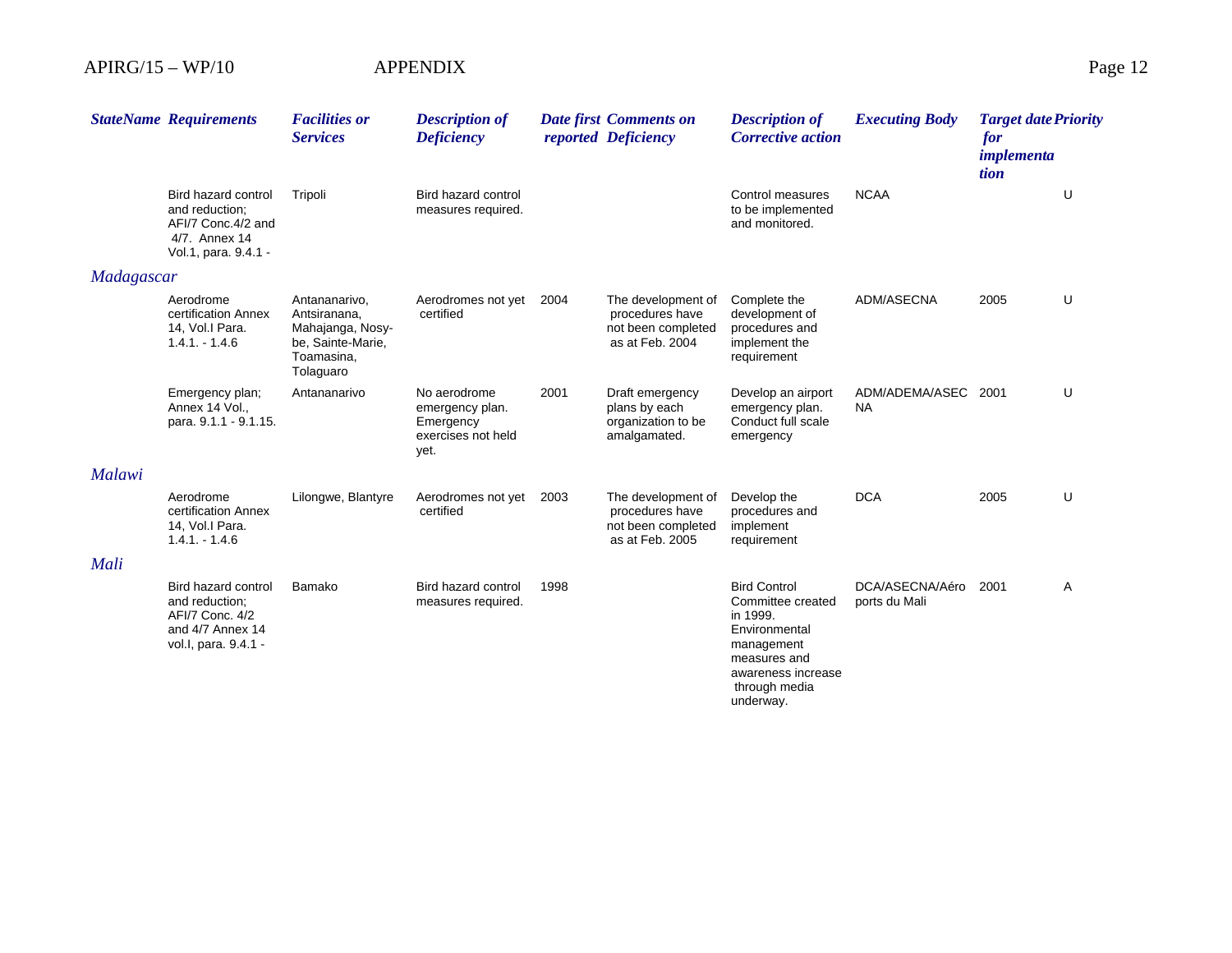|            | <b>StateName Requirements</b>                                                                                       | <b>Facilities or</b><br><b>Services</b> | <b>Description of</b><br><b>Deficiency</b>                                |      | <b>Date first Comments on</b><br>reported Deficiency                                     | <b>Description of</b><br><b>Corrective action</b>                                                                                                               | <b>Executing Body</b>       | <b>Target date Priority</b><br>for<br><i>implementa</i><br>tion |   |
|------------|---------------------------------------------------------------------------------------------------------------------|-----------------------------------------|---------------------------------------------------------------------------|------|------------------------------------------------------------------------------------------|-----------------------------------------------------------------------------------------------------------------------------------------------------------------|-----------------------------|-----------------------------------------------------------------|---|
|            | <i>Mauritania</i> Emergency plan;<br>Annex 14 Vol.1<br>Para, 9.1.1 - 9.1.9                                          | Nouakchott                              | No aerodrome<br>emergency plan.                                           | 2005 | AGA mission in<br>April 2005                                                             | Develop an airport<br>emergency plan<br>and organize a full-<br>scale emergency<br>exercise for its                                                             | ASECNA/SAM/ANA              |                                                                 | Α |
|            | Bird hazard control<br>and reduction:<br>AFI/7 Conc.4/2 and<br>4/7; Annex 14<br>Vol.1, Para. 9.4.1 -                | Nouakchott                              | Lack of bird hazard<br>control programme                                  | 2005 |                                                                                          | Created a bird<br>hazard committee.<br>Develop and<br>implement a bird<br>hazard control<br>programme based<br>on ornithological<br>studies to be<br>conducted. | ASECNA/SAM/ANAC             |                                                                 | A |
|            | Emergency plan;<br>Annex 14 Vol.1<br>Para. 9.1.1 - 9.1.9                                                            | Nouadhibou                              | No aerodrome<br>emergency plan.                                           | 2005 | AGA mission in<br>April 2005                                                             | Develop an airport<br>emergency plan<br>and organize a full-<br>scale emergency<br>exercise for its                                                             | ASECNA/SAM/ANAC             |                                                                 | Α |
|            | Aerodrome fencing<br>and security<br>lighting, AFI/7<br>Conc. 4/2 and 4/9,<br>Annex 14 Vol.I.<br>para 8.4.1 - 8.4.3 | Nouakchott                              | Aerodrome fence<br>inadequate.                                            | 1996 | Control of access<br>by animals and<br>unauthorized<br>persons to airside<br>inadequate. | New concrete fence<br>installed but not<br>entirely adequate.                                                                                                   | <b>SAM</b>                  |                                                                 | Α |
| Mozambique |                                                                                                                     |                                         |                                                                           |      |                                                                                          |                                                                                                                                                                 |                             |                                                                 |   |
|            | Emergency plan;<br>Annex 14 Vol.,<br>para. 9.1.1 - 9.1.15                                                           | Maputo                                  | No aerodrome<br>emergency plan.<br>Emergency<br>exercises not held<br>yet | 2002 | <b>Existing draft quite</b><br>old, inaccurate and<br>inadequate                         | Develop an airport<br>emergency plan.<br>Conduct full scale<br>emergency                                                                                        | Aeroportos de<br>Mozambique | 2003                                                            | U |
|            | Aerodrome<br>certification Annex<br>14, Vol.I Para.<br>$1.4.1 - 1.4.6$                                              | Beira, Maputo                           | Aerodrome not yet<br>certified.                                           | 2003 | The development of<br>procedures have<br>not been completed<br>as at Feb. 2004           | Complete the<br>development of the<br>procedures and<br>implement<br>requirement                                                                                | <b>IACM</b>                 | 2005                                                            | U |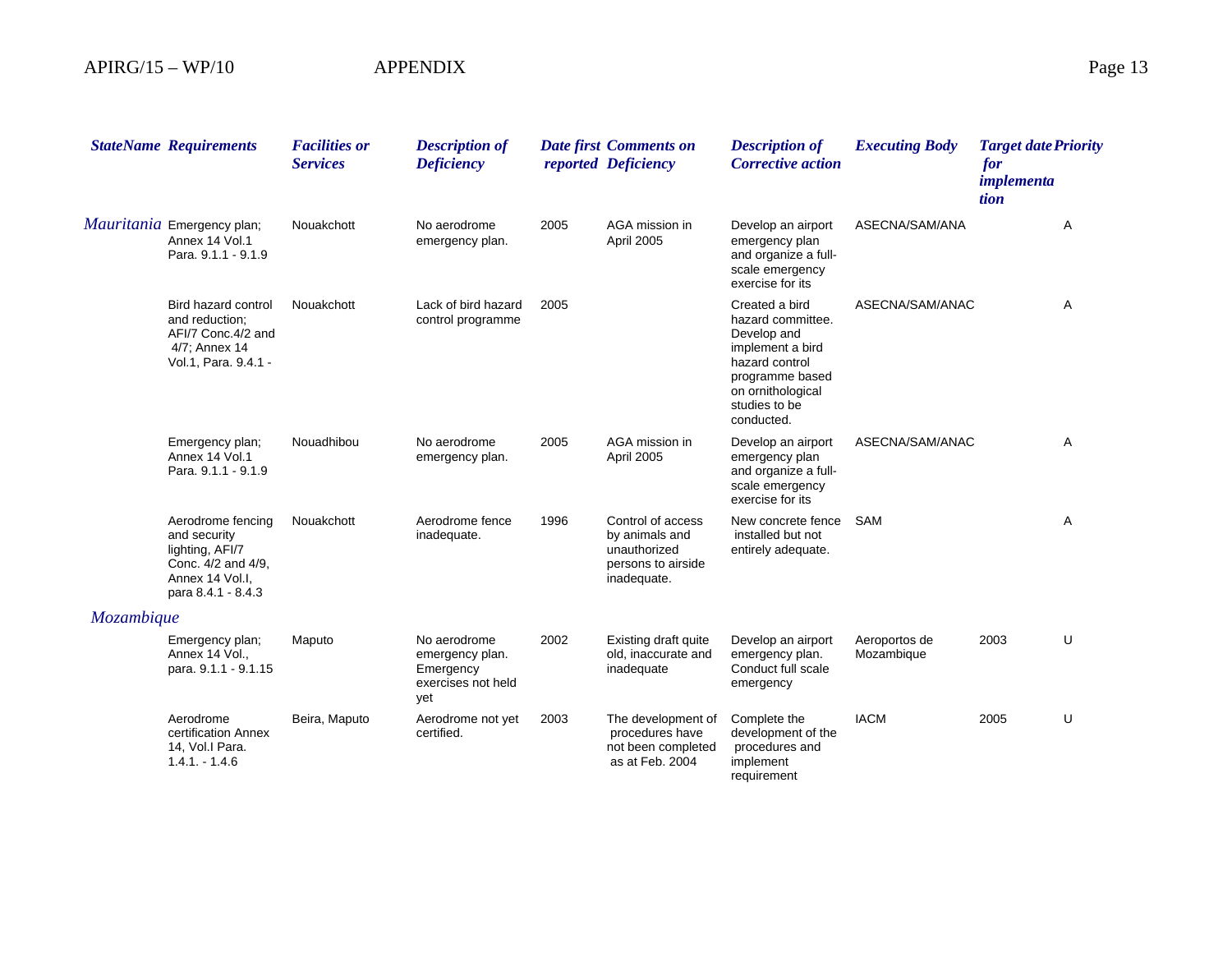|              | <b>StateName Requirements</b>                                                                                       | <b>Facilities or</b><br><b>Services</b> | <b>Description of</b><br><b>Deficiency</b>                                                                                                                                     |      | Date first Comments on<br>reported Deficiency                                                    | <b>Description of</b><br><b>Corrective action</b>                                                                                                      | <b>Executing Body</b> | <b>Target date Priority</b><br>for<br>implementa<br>tion |   |
|--------------|---------------------------------------------------------------------------------------------------------------------|-----------------------------------------|--------------------------------------------------------------------------------------------------------------------------------------------------------------------------------|------|--------------------------------------------------------------------------------------------------|--------------------------------------------------------------------------------------------------------------------------------------------------------|-----------------------|----------------------------------------------------------|---|
| <b>Niger</b> |                                                                                                                     |                                         |                                                                                                                                                                                |      |                                                                                                  |                                                                                                                                                        |                       |                                                          |   |
|              | Bird hazard control<br>and reduction;<br>AFI/7 Conc. 4/2<br>and 4/7; Annex 14<br>vol.1, Para 9.4.1 -                | Niamey                                  | Lack of bird hazard<br>control programme                                                                                                                                       | 2005 |                                                                                                  | Created a bird<br>hazard committee.<br>Develop and<br>implement a bird<br>Hazard control<br>programme based<br>on ornithological<br>studies available. | ASECNA/DAANN          |                                                          | Α |
| Nigeria      |                                                                                                                     |                                         |                                                                                                                                                                                |      |                                                                                                  |                                                                                                                                                        |                       |                                                          |   |
|              | Implementation of<br>visual aids, AFI/7<br>Conc.4/1, Annex 14<br>Vol.I Chapter 5                                    | Port Harcourt                           | Approach lighting<br>21L unreliable.<br>Rwy edge lights on<br>first quarter of Rwy<br>21 inoperative. No<br>txwy lighting.<br>PAPIs inoperative.<br>Runway marking<br>unclear. | 1999 | Inadequate visual<br>guidance to pilots.                                                         | Rehabilitation of<br>lighting aids<br>budgeted for 2003.<br>Markings to be<br>repainted.                                                               | <b>FAAN</b>           | 2003                                                     | A |
|              | Aerodrome fencing<br>and security<br>lighting, AFI/7<br>Conc. 4/2 and 4/9<br>Annex 14 Vol.I.<br>para 8.4.1 - 8.4.3. | Abuja                                   | Aerodrome Fence<br>inadequate.                                                                                                                                                 | 2000 | Access to airside<br>by unauthorized<br>persons and stray<br>animals.                            | Build a perimeter<br>fence using<br>appropriate<br>materials. Project<br>for adequate fence<br>budgeted for year<br>2003.                              | <b>FAAN</b>           | 2003                                                     | A |
|              | Aerodrome fencing<br>and security<br>lighting. AFI/7<br>Conc. 4/2 and 4/9<br>Annex 14 Vol. 1<br>para 8.4.1 - 8.4.3  | Port Harcourt                           | Aerodrome fence<br>inadequate                                                                                                                                                  | 2003 | AGA mission in<br>2003. Access to<br>airside by<br>unauthorized<br>persons and stray<br>animals. | Build a perimeter<br>fence using<br>appropriate<br>materials.                                                                                          | <b>FAAN</b>           | 2003                                                     | A |
|              | Pavement strength<br>AFI/7 Conc. 4/4<br>and 4/10, Annex 14<br>Vol.I, para 2.5.1 -<br>2.6.8.                         | Lagos                                   | Severe undulation<br>and severe<br>vibrations during<br>take-off                                                                                                               | 2002 |                                                                                                  | Rehabilitation<br>required                                                                                                                             | <b>FAAN</b>           |                                                          | Α |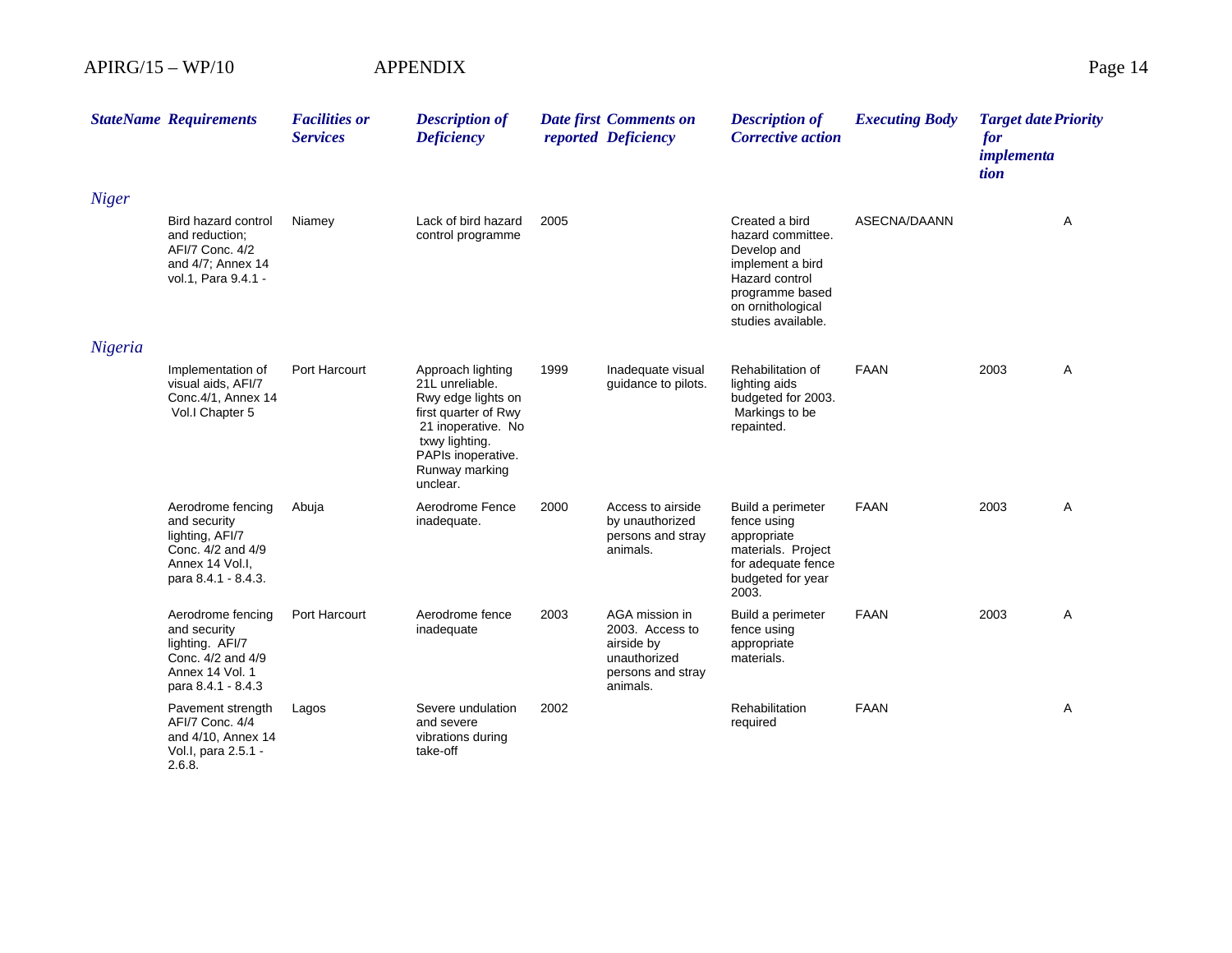| <b>StateName Requirements</b>                                                                                           | <b>Facilities or</b><br><b>Services</b> | <b>Description of</b><br><b>Deficiency</b>                                                                                                                                                                                                                                                                                        |      | Date first Comments on<br>reported Deficiency                                                    | <b>Description of</b><br><b>Corrective action</b>                                                                                            | <b>Executing Body</b> | <b>Target date Priority</b><br>for<br>implementa<br>tion |   |
|-------------------------------------------------------------------------------------------------------------------------|-----------------------------------------|-----------------------------------------------------------------------------------------------------------------------------------------------------------------------------------------------------------------------------------------------------------------------------------------------------------------------------------|------|--------------------------------------------------------------------------------------------------|----------------------------------------------------------------------------------------------------------------------------------------------|-----------------------|----------------------------------------------------------|---|
| Implementation of<br>visual aids. AFI/7<br>Conc. 4/1, Annex<br>14 Vol. chapter 5.                                       | Lagos                                   | Txwy lighting<br>inadequate and<br>reflective markers<br>ineffective.<br>Centerline lighting<br>at high speed<br>turnoffs deficient<br>and colors non<br>standard. No<br>approach light on<br>01L and 01R.<br>Intensity of<br>approach lighting on<br>19R cannot be<br>controlled from<br>control tower. Rwy<br>Markings unclear. | 1999 | <b>Taxiway lights</b><br>required. Approach<br>lights frequently<br>reported too bright.         | Development plans<br>for rehabilitation are<br>required. Markings<br>to be repainted.                                                        | <b>FAAN</b>           | 2003                                                     | A |
| Power supply; AFI<br>Conc. 4/2 and 4/8;<br>Annex 14 Vol.<br>para. 8.1.1 - 8.1.5                                         | Lagos                                   | Switch over time to<br>secondary power<br>supply inadequate.                                                                                                                                                                                                                                                                      | 2000 |                                                                                                  | Rehabilitation of six<br>2,25 MVA<br>generators<br>completed.<br>Rehabilitation of<br>secondary power<br>distribution panel<br>80% completed | <b>FAAN</b>           | 2003                                                     | U |
| Rescue and fire<br>fighting; AFI/7<br>Conc. 4/2 and 4/7;<br>Annex 14 Vol.I.<br>para. 2.11.1 -<br>$2.11.4$ and $9.2.1 -$ | Maiduguri                               | RFFS inadequate.<br><b>Airport RFF</b><br>category not met<br>and not NOTAMed.                                                                                                                                                                                                                                                    | 2003 | AGA mission in<br>2003. 2 available<br>vehicles not fully<br>operational.                        | Issue notam to<br>downgrade the RFF<br>category.<br>Rehabilitate or<br>acquire fully<br>operational                                          | <b>FAAN</b>           |                                                          | U |
| Aerodrome fencing<br>and security lighting<br>AFI/7 Conc. 4/2<br>and 4/9, Annex 14,<br>Vol.I, para 8.4.1 -              | Maiduguri                               | Aerodrome fence<br>inadequate.                                                                                                                                                                                                                                                                                                    | 2003 | AGA mission in<br>2003. Access to<br>airside by<br>unauthorized<br>persons and stray<br>animals. | Build a perimeter<br>fence using<br>appropriate<br>materials.                                                                                | <b>FAAN</b>           | 2003                                                     | Α |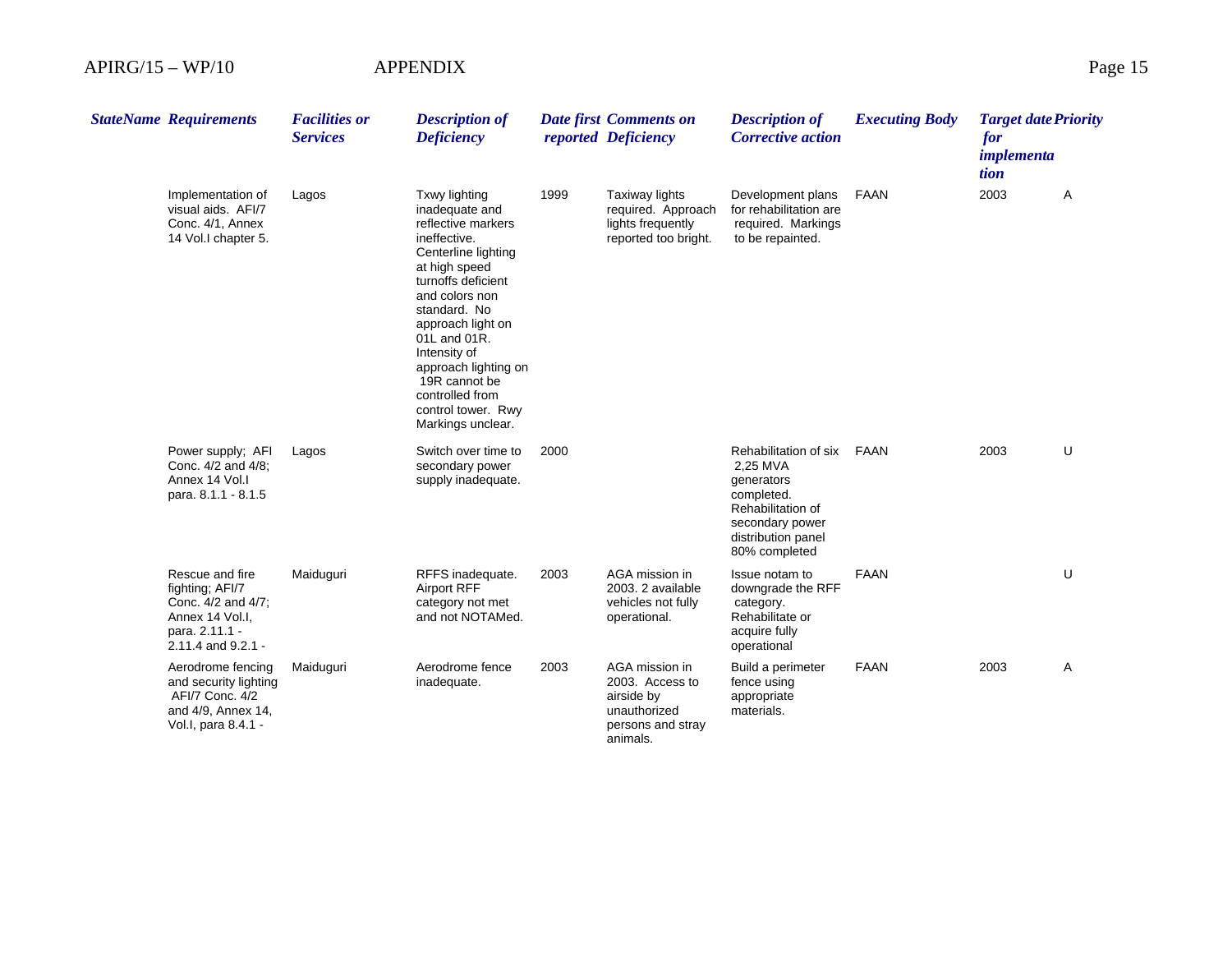|        | <b>StateName Requirements</b>                                                                                      | <b>Facilities or</b><br><b>Services</b> | <b>Description of</b><br><b>Deficiency</b>                                                 |      | <b>Date first Comments on</b><br>reported Deficiency                            | <b>Description of</b><br><b>Corrective action</b>                                                                                                               | <b>Executing Body</b> | <b>Target date Priority</b><br>for<br><i>implementa</i><br>tion |   |
|--------|--------------------------------------------------------------------------------------------------------------------|-----------------------------------------|--------------------------------------------------------------------------------------------|------|---------------------------------------------------------------------------------|-----------------------------------------------------------------------------------------------------------------------------------------------------------------|-----------------------|-----------------------------------------------------------------|---|
| Rwanda | Pavement strength<br>AFI/7 Conc.4/4 and<br>4/10, Annex 14<br>Vol.I, para 2.5.1 -<br>2.6.8                          | Kigali                                  | Runway slippery<br>when wet.                                                               | 1999 | Probably due to<br>rubber deposits.                                             | Rehabilatation work<br>ongoing.                                                                                                                                 | CAAR                  | 2006                                                            | Α |
|        | Emergency plan;<br>Annex 14 Vol.I<br>para. 9.1.1 - 9.1.9                                                           | Kigali                                  | No aerodrome<br>emergency plan.<br>Emergency<br>exercise not held at<br>regular intervals. | 2000 |                                                                                 | Develop an airport<br>emergency plan.<br>Conduct full scale<br>emergency                                                                                        | CAAR                  | 2004                                                            | Α |
|        | Aerodrome<br>certification Annex<br>14, Vol.I Para.<br>$1.4.1 - 1.4.6$                                             | Kigali                                  | Aerodrome not<br>certified.                                                                | 2003 | The development of<br>procedures have<br>not been completed<br>as at Feb. 2004. | Complete the<br>development of the<br>procedures and<br>implement<br>requirement                                                                                | CAAR                  | 2005                                                            | U |
|        | Sao Tome & Principe                                                                                                |                                         |                                                                                            |      |                                                                                 |                                                                                                                                                                 |                       |                                                                 |   |
|        | Rescue and fire<br>fighting; Afi/7<br>Conc. 4/2 and 4/7;<br>Annex 14 Vol.1<br>para. 2.11.1 -<br>2.11.4 and 9.2.1 - | Sao Tomé                                | Level of protection<br>inadequate. (Only<br>one 7000 1 water<br>vehicle available)         | 2002 |                                                                                 | Acquire 2 additional<br>tenders to meet the<br>required level.                                                                                                  | <b>ENASA</b>          |                                                                 | U |
|        | Bird hazard control<br>and reduction:<br>AFI/7 Conc.4/2 and<br>4/7; Annex 14<br>Vol.1, para. 9.4.1 -               | Sao Tomé                                | Lack of bird hazard<br>control programme                                                   | 2004 |                                                                                 | Created a bird<br>hazard committee.<br>Develop and<br>implement a bird<br>hazard control<br>programme based<br>on ornithological<br>studies to be<br>conducted. | <b>ENASA</b>          |                                                                 | Α |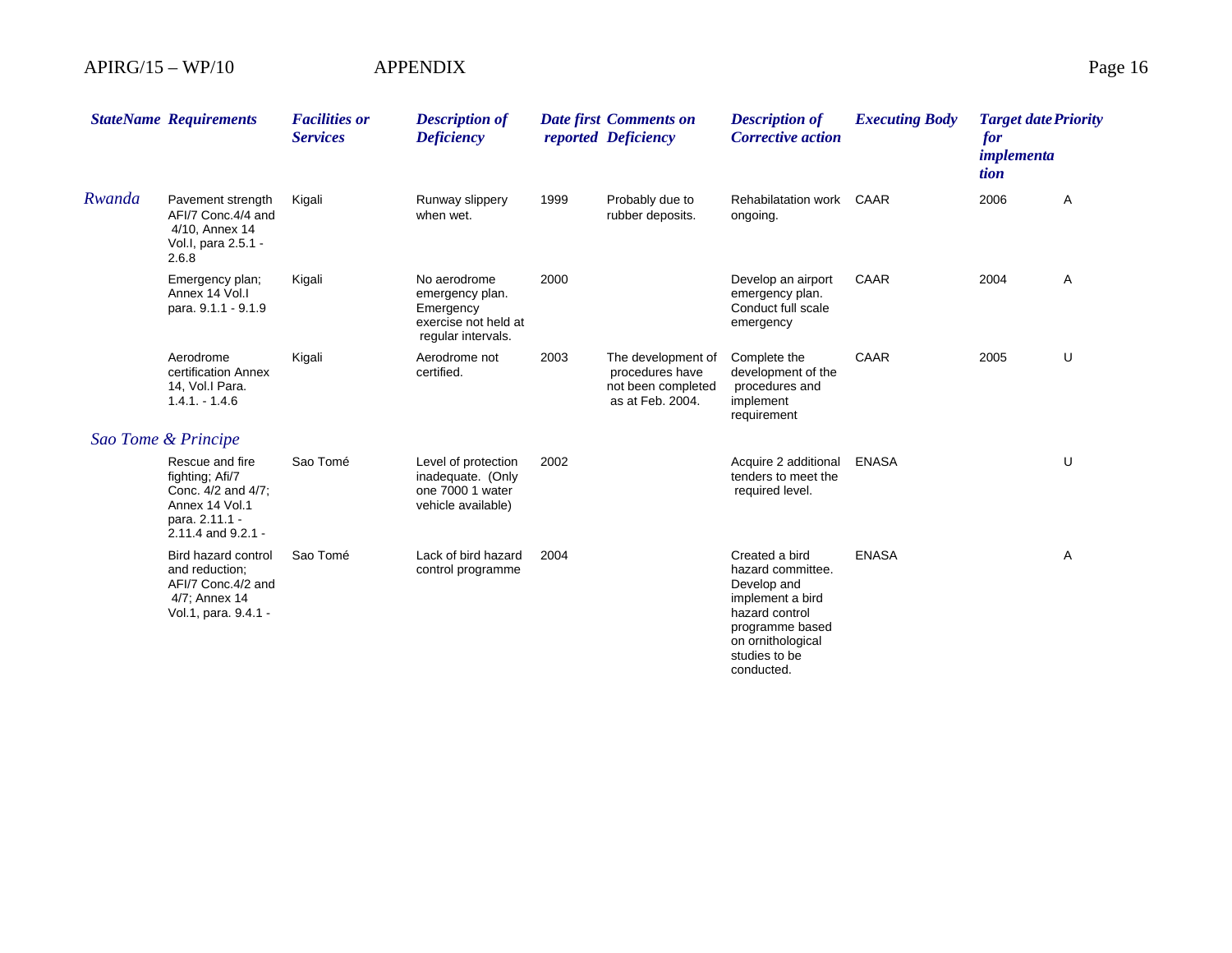|              | <b>StateName Requirements</b>                                                                        | <b>Facilities or</b><br><b>Services</b> | <b>Description of</b><br><b>Deficiency</b>                       |      | Date first Comments on<br>reported Deficiency                            | <b>Description of</b><br><b>Corrective action</b>                                                                                                               | <b>Executing Body</b> | <b>Target date Priority</b><br>for<br>implementa |   |
|--------------|------------------------------------------------------------------------------------------------------|-----------------------------------------|------------------------------------------------------------------|------|--------------------------------------------------------------------------|-----------------------------------------------------------------------------------------------------------------------------------------------------------------|-----------------------|--------------------------------------------------|---|
| Sierra Leone |                                                                                                      |                                         |                                                                  |      |                                                                          |                                                                                                                                                                 |                       | tion                                             |   |
|              | Implementation of<br>visual aids. AFI/7<br>Conc. 4/1, Annex<br>14 Vol.I, chapter 5.                  | Freetown                                | Only 50% runway<br>edge lighting<br>available Markings<br>faded. | 1993 | Inadequate visual<br>guidance to pilots.                                 | Rehabilitate runway<br>edge lights.<br>Repaint markings.<br>Revaluation of the<br>damage caused by<br>the war with all the<br>lighting system.                  | SLAA                  |                                                  | Α |
|              | Bird hazard control<br>and reduction;<br>AFI/7 Conc.4/2 and<br>4/7; Annex 14<br>Vol.1, para 9.4.1 -  | Freetown                                | Lack of bird hazard<br>control programme                         | 2004 |                                                                          | Created a bird<br>hazard committee.<br>Develop and<br>implement a bird<br>hazard control<br>programme based<br>on ornithological<br>studies to be<br>conducted. | SLAA/DCA              |                                                  | Α |
| Sudan        |                                                                                                      |                                         |                                                                  |      |                                                                          |                                                                                                                                                                 |                       |                                                  |   |
|              | Bird hazard control<br>and reduction:<br>AFI/7 Conc. 4/2<br>and 4/7 Annex 14<br>Vol.I, para. 9.4.1 - | Khartoum                                | Bird hazard control<br>measures required.                        | 1993 |                                                                          | Control measures<br>to be implemented<br>and monitored.                                                                                                         | <b>NCAA</b>           |                                                  | Α |
| Swaziland    |                                                                                                      |                                         |                                                                  |      |                                                                          |                                                                                                                                                                 |                       |                                                  |   |
|              | Aerodrome<br>certification Annex<br>14, Vol.I Para.<br>$1.4.1 - 1.4.6$                               | Manzini                                 | Aerodrome not<br>certified as at Feb.<br>2004.                   | 2003 | The development of<br>procedures have<br>not started as of<br>Feb. 2004  | Develop the<br>procedures and<br>implement<br>requirement                                                                                                       | <b>DCA</b>            | 2005                                             | U |
| Tanzania     |                                                                                                      |                                         |                                                                  |      |                                                                          |                                                                                                                                                                 |                       |                                                  |   |
|              | Aerodrome<br>certification Annex<br>14, Vol.I Para.<br>$1.4.1 - 1.4.6$                               | Zanzibar                                | Aerodrome not<br>certified as at Feb.<br>2004.                   | 2003 | The development of<br>procedures have<br>not started as of<br>Feb. 2004. | Develop the<br>procedures and<br>implement<br>requirement                                                                                                       | <b>TCAA</b>           | 2005                                             | U |